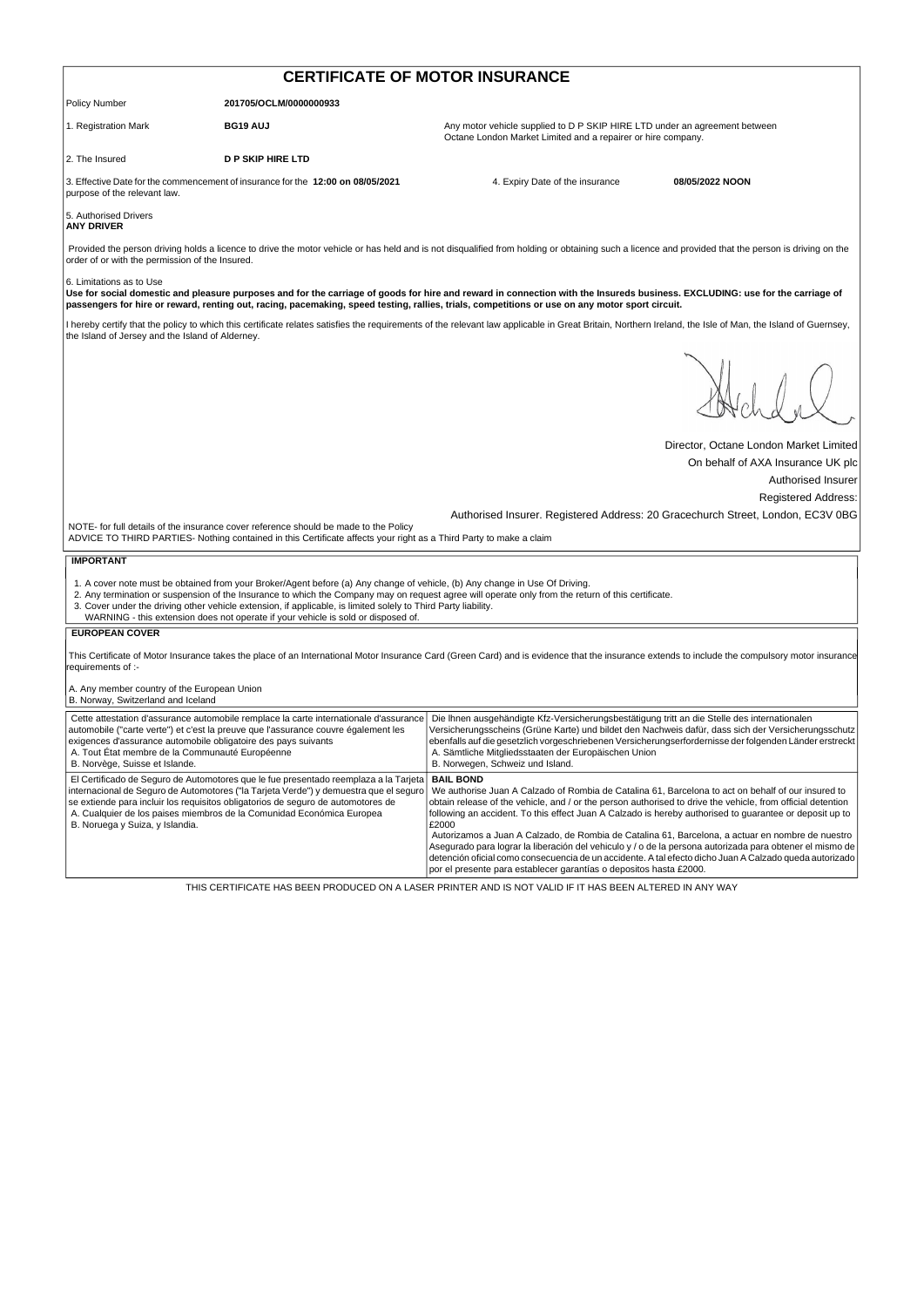| <b>CERTIFICATE OF MOTOR INSURANCE</b>                                                                                                               |                                                                                                                                                                                                                                                                                                                                            |                                                                                                                                                                                                                                                                                                                                                                                                                                                               |                                        |  |
|-----------------------------------------------------------------------------------------------------------------------------------------------------|--------------------------------------------------------------------------------------------------------------------------------------------------------------------------------------------------------------------------------------------------------------------------------------------------------------------------------------------|---------------------------------------------------------------------------------------------------------------------------------------------------------------------------------------------------------------------------------------------------------------------------------------------------------------------------------------------------------------------------------------------------------------------------------------------------------------|----------------------------------------|--|
| <b>Policy Number</b>                                                                                                                                | 201705/OCLM/0000000933                                                                                                                                                                                                                                                                                                                     |                                                                                                                                                                                                                                                                                                                                                                                                                                                               |                                        |  |
| 1. Registration Mark                                                                                                                                | <b>BV15 ABF</b>                                                                                                                                                                                                                                                                                                                            | Any motor vehicle supplied to D P SKIP HIRE LTD under an agreement between<br>Octane London Market Limited and a repairer or hire company.                                                                                                                                                                                                                                                                                                                    |                                        |  |
| 2. The Insured                                                                                                                                      | <b>D P SKIP HIRE LTD</b>                                                                                                                                                                                                                                                                                                                   |                                                                                                                                                                                                                                                                                                                                                                                                                                                               |                                        |  |
| purpose of the relevant law.                                                                                                                        | 3. Effective Date for the commencement of insurance for the 12:00 on 08/05/2021                                                                                                                                                                                                                                                            | 4. Expiry Date of the insurance                                                                                                                                                                                                                                                                                                                                                                                                                               | 08/05/2022 NOON                        |  |
| 5. Authorised Drivers<br><b>ANY DRIVER</b>                                                                                                          |                                                                                                                                                                                                                                                                                                                                            |                                                                                                                                                                                                                                                                                                                                                                                                                                                               |                                        |  |
| order of or with the permission of the Insured.                                                                                                     |                                                                                                                                                                                                                                                                                                                                            | Provided the person driving holds a licence to drive the motor vehicle or has held and is not disqualified from holding or obtaining such a licence and provided that the person is driving on the                                                                                                                                                                                                                                                            |                                        |  |
| 6. Limitations as to Use                                                                                                                            |                                                                                                                                                                                                                                                                                                                                            | Use for social domestic and pleasure purposes and for the carriage of goods for hire and reward in connection with the Insureds business. EXCLUDING: use for the carriage of<br>passengers for hire or reward, renting out, racing, pacemaking, speed testing, rallies, trials, competitions or use on any motor sport circuit.                                                                                                                               |                                        |  |
| the Island of Jersey and the Island of Alderney.                                                                                                    |                                                                                                                                                                                                                                                                                                                                            | I hereby certify that the policy to which this certificate relates satisfies the requirements of the relevant law applicable in Great Britain, Northern Ireland, the Isle of Man, the Island of Guernsey,                                                                                                                                                                                                                                                     |                                        |  |
|                                                                                                                                                     |                                                                                                                                                                                                                                                                                                                                            |                                                                                                                                                                                                                                                                                                                                                                                                                                                               |                                        |  |
|                                                                                                                                                     |                                                                                                                                                                                                                                                                                                                                            |                                                                                                                                                                                                                                                                                                                                                                                                                                                               | Director, Octane London Market Limited |  |
|                                                                                                                                                     |                                                                                                                                                                                                                                                                                                                                            |                                                                                                                                                                                                                                                                                                                                                                                                                                                               | On behalf of AXA Insurance UK plc      |  |
|                                                                                                                                                     |                                                                                                                                                                                                                                                                                                                                            |                                                                                                                                                                                                                                                                                                                                                                                                                                                               | Authorised Insurer                     |  |
|                                                                                                                                                     |                                                                                                                                                                                                                                                                                                                                            | Authorised Insurer. Registered Address: 20 Gracechurch Street, London, EC3V 0BG                                                                                                                                                                                                                                                                                                                                                                               | <b>Registered Address:</b>             |  |
|                                                                                                                                                     | NOTE- for full details of the insurance cover reference should be made to the Policy<br>ADVICE TO THIRD PARTIES- Nothing contained in this Certificate affects your right as a Third Party to make a claim                                                                                                                                 |                                                                                                                                                                                                                                                                                                                                                                                                                                                               |                                        |  |
| <b>IMPORTANT</b>                                                                                                                                    |                                                                                                                                                                                                                                                                                                                                            |                                                                                                                                                                                                                                                                                                                                                                                                                                                               |                                        |  |
|                                                                                                                                                     | 1. A cover note must be obtained from your Broker/Agent before (a) Any change of vehicle, (b) Any change in Use Of Driving.<br>3. Cover under the driving other vehicle extension, if applicable, is limited solely to Third Party liability.<br>WARNING - this extension does not operate if your vehicle is sold or disposed of.         | 2. Any termination or suspension of the Insurance to which the Company may on request agree will operate only from the return of this certificate.                                                                                                                                                                                                                                                                                                            |                                        |  |
| <b>EUROPEAN COVER</b>                                                                                                                               |                                                                                                                                                                                                                                                                                                                                            |                                                                                                                                                                                                                                                                                                                                                                                                                                                               |                                        |  |
| requirements of :-                                                                                                                                  |                                                                                                                                                                                                                                                                                                                                            | This Certificate of Motor Insurance takes the place of an International Motor Insurance Card (Green Card) and is evidence that the insurance extends to include the compulsory motor insurance                                                                                                                                                                                                                                                                |                                        |  |
| A. Any member country of the European Union<br>B. Norway, Switzerland and Iceland                                                                   |                                                                                                                                                                                                                                                                                                                                            |                                                                                                                                                                                                                                                                                                                                                                                                                                                               |                                        |  |
| exigences d'assurance automobile obligatoire des pays suivants<br>A. Tout État membre de la Communauté Européenne<br>B. Norvège, Suisse et Islande. | Cette attestation d'assurance automobile remplace la carte internationale d'assurance<br>automobile ("carte verte") et c'est la preuve que l'assurance couvre également les                                                                                                                                                                | Die Ihnen ausgehändigte Kfz-Versicherungsbestätigung tritt an die Stelle des internationalen<br>Versicherungsscheins (Grüne Karte) und bildet den Nachweis dafür, dass sich der Versicherungsschutz<br>ebenfalls auf die gesetzlich vorgeschriebenen Versicherungserfordernisse der folgenden Länder erstreckt<br>A. Sämtliche Mitgliedsstaaten der Europäischen Union<br>B. Norwegen, Schweiz und Island.                                                    |                                        |  |
| B. Noruega y Suiza, y Islandia.                                                                                                                     | El Certificado de Seguro de Automotores que le fue presentado reemplaza a la Tarjeta<br>internacional de Seguro de Automotores ("la Tarjeta Verde") y demuestra que el seguro<br>se extiende para incluir los requisitos obligatorios de seguro de automotores de<br>A. Cualquier de los paises miembros de la Comunidad Económica Europea | <b>BAIL BOND</b><br>We authorise Juan A Calzado of Rombia de Catalina 61, Barcelona to act on behalf of our insured to<br>obtain release of the vehicle, and / or the person authorised to drive the vehicle, from official detention<br>following an accident. To this effect Juan A Calzado is hereby authorised to guarantee or deposit up to<br>£2000<br>Autorizamos a Juan A Calzado, de Rombia de Catalina 61, Barcelona, a actuar en nombre de nuestro |                                        |  |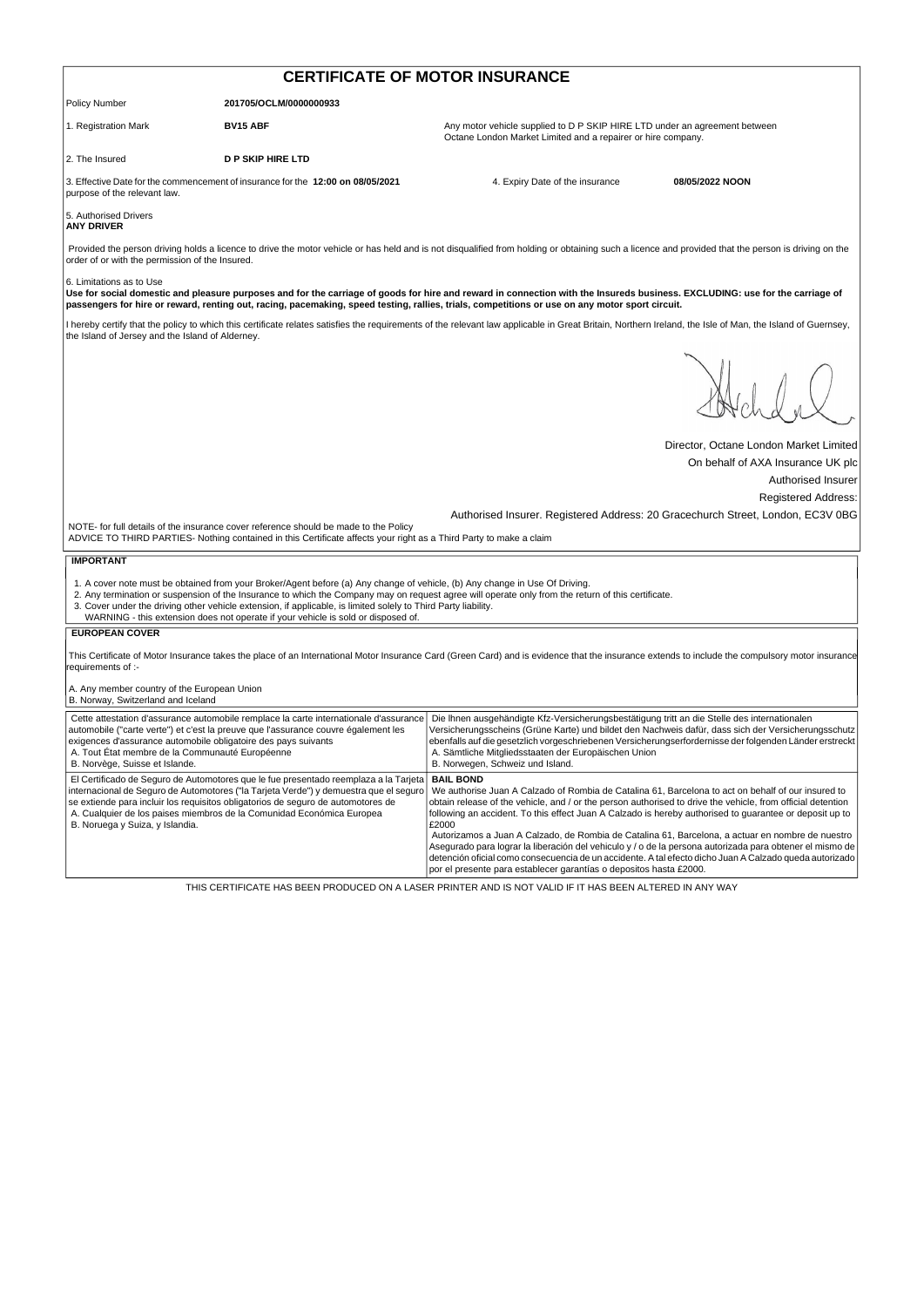| <b>CERTIFICATE OF MOTOR INSURANCE</b>                                                                                                               |                                                                                                                                                                                                                                                                                                                                            |                                                                                                                                                                                                                                                                                                                                                                                                                                                               |                                        |  |
|-----------------------------------------------------------------------------------------------------------------------------------------------------|--------------------------------------------------------------------------------------------------------------------------------------------------------------------------------------------------------------------------------------------------------------------------------------------------------------------------------------------|---------------------------------------------------------------------------------------------------------------------------------------------------------------------------------------------------------------------------------------------------------------------------------------------------------------------------------------------------------------------------------------------------------------------------------------------------------------|----------------------------------------|--|
| <b>Policy Number</b>                                                                                                                                | 201705/OCLM/0000000933                                                                                                                                                                                                                                                                                                                     |                                                                                                                                                                                                                                                                                                                                                                                                                                                               |                                        |  |
| 1. Registration Mark                                                                                                                                | DA15 EPZ                                                                                                                                                                                                                                                                                                                                   | Any motor vehicle supplied to D P SKIP HIRE LTD under an agreement between<br>Octane London Market Limited and a repairer or hire company.                                                                                                                                                                                                                                                                                                                    |                                        |  |
| 2. The Insured                                                                                                                                      | <b>D P SKIP HIRE LTD</b>                                                                                                                                                                                                                                                                                                                   |                                                                                                                                                                                                                                                                                                                                                                                                                                                               |                                        |  |
| purpose of the relevant law.                                                                                                                        | 3. Effective Date for the commencement of insurance for the 12:00 on 08/05/2021                                                                                                                                                                                                                                                            | 4. Expiry Date of the insurance                                                                                                                                                                                                                                                                                                                                                                                                                               | 08/05/2022 NOON                        |  |
| 5. Authorised Drivers<br><b>ANY DRIVER</b>                                                                                                          |                                                                                                                                                                                                                                                                                                                                            |                                                                                                                                                                                                                                                                                                                                                                                                                                                               |                                        |  |
| order of or with the permission of the Insured.                                                                                                     |                                                                                                                                                                                                                                                                                                                                            | Provided the person driving holds a licence to drive the motor vehicle or has held and is not disqualified from holding or obtaining such a licence and provided that the person is driving on the                                                                                                                                                                                                                                                            |                                        |  |
| 6. Limitations as to Use                                                                                                                            |                                                                                                                                                                                                                                                                                                                                            | Use for social domestic and pleasure purposes and for the carriage of goods for hire and reward in connection with the Insureds business. EXCLUDING: use for the carriage of<br>passengers for hire or reward, renting out, racing, pacemaking, speed testing, rallies, trials, competitions or use on any motor sport circuit.                                                                                                                               |                                        |  |
| the Island of Jersey and the Island of Alderney.                                                                                                    |                                                                                                                                                                                                                                                                                                                                            | I hereby certify that the policy to which this certificate relates satisfies the requirements of the relevant law applicable in Great Britain, Northern Ireland, the Isle of Man, the Island of Guernsey,                                                                                                                                                                                                                                                     |                                        |  |
|                                                                                                                                                     |                                                                                                                                                                                                                                                                                                                                            |                                                                                                                                                                                                                                                                                                                                                                                                                                                               |                                        |  |
|                                                                                                                                                     |                                                                                                                                                                                                                                                                                                                                            |                                                                                                                                                                                                                                                                                                                                                                                                                                                               | Director, Octane London Market Limited |  |
|                                                                                                                                                     |                                                                                                                                                                                                                                                                                                                                            |                                                                                                                                                                                                                                                                                                                                                                                                                                                               | On behalf of AXA Insurance UK plc      |  |
|                                                                                                                                                     |                                                                                                                                                                                                                                                                                                                                            |                                                                                                                                                                                                                                                                                                                                                                                                                                                               | Authorised Insurer                     |  |
|                                                                                                                                                     |                                                                                                                                                                                                                                                                                                                                            | Authorised Insurer. Registered Address: 20 Gracechurch Street, London, EC3V 0BG                                                                                                                                                                                                                                                                                                                                                                               | <b>Registered Address:</b>             |  |
|                                                                                                                                                     | NOTE- for full details of the insurance cover reference should be made to the Policy<br>ADVICE TO THIRD PARTIES- Nothing contained in this Certificate affects your right as a Third Party to make a claim                                                                                                                                 |                                                                                                                                                                                                                                                                                                                                                                                                                                                               |                                        |  |
| <b>IMPORTANT</b>                                                                                                                                    |                                                                                                                                                                                                                                                                                                                                            |                                                                                                                                                                                                                                                                                                                                                                                                                                                               |                                        |  |
|                                                                                                                                                     | 1. A cover note must be obtained from your Broker/Agent before (a) Any change of vehicle, (b) Any change in Use Of Driving.<br>3. Cover under the driving other vehicle extension, if applicable, is limited solely to Third Party liability.<br>WARNING - this extension does not operate if your vehicle is sold or disposed of.         | 2. Any termination or suspension of the Insurance to which the Company may on request agree will operate only from the return of this certificate.                                                                                                                                                                                                                                                                                                            |                                        |  |
| <b>EUROPEAN COVER</b>                                                                                                                               |                                                                                                                                                                                                                                                                                                                                            |                                                                                                                                                                                                                                                                                                                                                                                                                                                               |                                        |  |
| requirements of :-                                                                                                                                  |                                                                                                                                                                                                                                                                                                                                            | This Certificate of Motor Insurance takes the place of an International Motor Insurance Card (Green Card) and is evidence that the insurance extends to include the compulsory motor insurance                                                                                                                                                                                                                                                                |                                        |  |
| A. Any member country of the European Union<br>B. Norway, Switzerland and Iceland                                                                   |                                                                                                                                                                                                                                                                                                                                            |                                                                                                                                                                                                                                                                                                                                                                                                                                                               |                                        |  |
| exigences d'assurance automobile obligatoire des pays suivants<br>A. Tout État membre de la Communauté Européenne<br>B. Norvège, Suisse et Islande. | Cette attestation d'assurance automobile remplace la carte internationale d'assurance<br>automobile ("carte verte") et c'est la preuve que l'assurance couvre également les                                                                                                                                                                | Die Ihnen ausgehändigte Kfz-Versicherungsbestätigung tritt an die Stelle des internationalen<br>Versicherungsscheins (Grüne Karte) und bildet den Nachweis dafür, dass sich der Versicherungsschutz<br>ebenfalls auf die gesetzlich vorgeschriebenen Versicherungserfordernisse der folgenden Länder erstreckt<br>A. Sämtliche Mitgliedsstaaten der Europäischen Union<br>B. Norwegen, Schweiz und Island.                                                    |                                        |  |
| B. Noruega y Suiza, y Islandia.                                                                                                                     | El Certificado de Seguro de Automotores que le fue presentado reemplaza a la Tarjeta<br>internacional de Seguro de Automotores ("la Tarjeta Verde") y demuestra que el seguro<br>se extiende para incluir los requisitos obligatorios de seguro de automotores de<br>A. Cualquier de los paises miembros de la Comunidad Económica Europea | <b>BAIL BOND</b><br>We authorise Juan A Calzado of Rombia de Catalina 61, Barcelona to act on behalf of our insured to<br>obtain release of the vehicle, and / or the person authorised to drive the vehicle, from official detention<br>following an accident. To this effect Juan A Calzado is hereby authorised to guarantee or deposit up to<br>£2000<br>Autorizamos a Juan A Calzado, de Rombia de Catalina 61, Barcelona, a actuar en nombre de nuestro |                                        |  |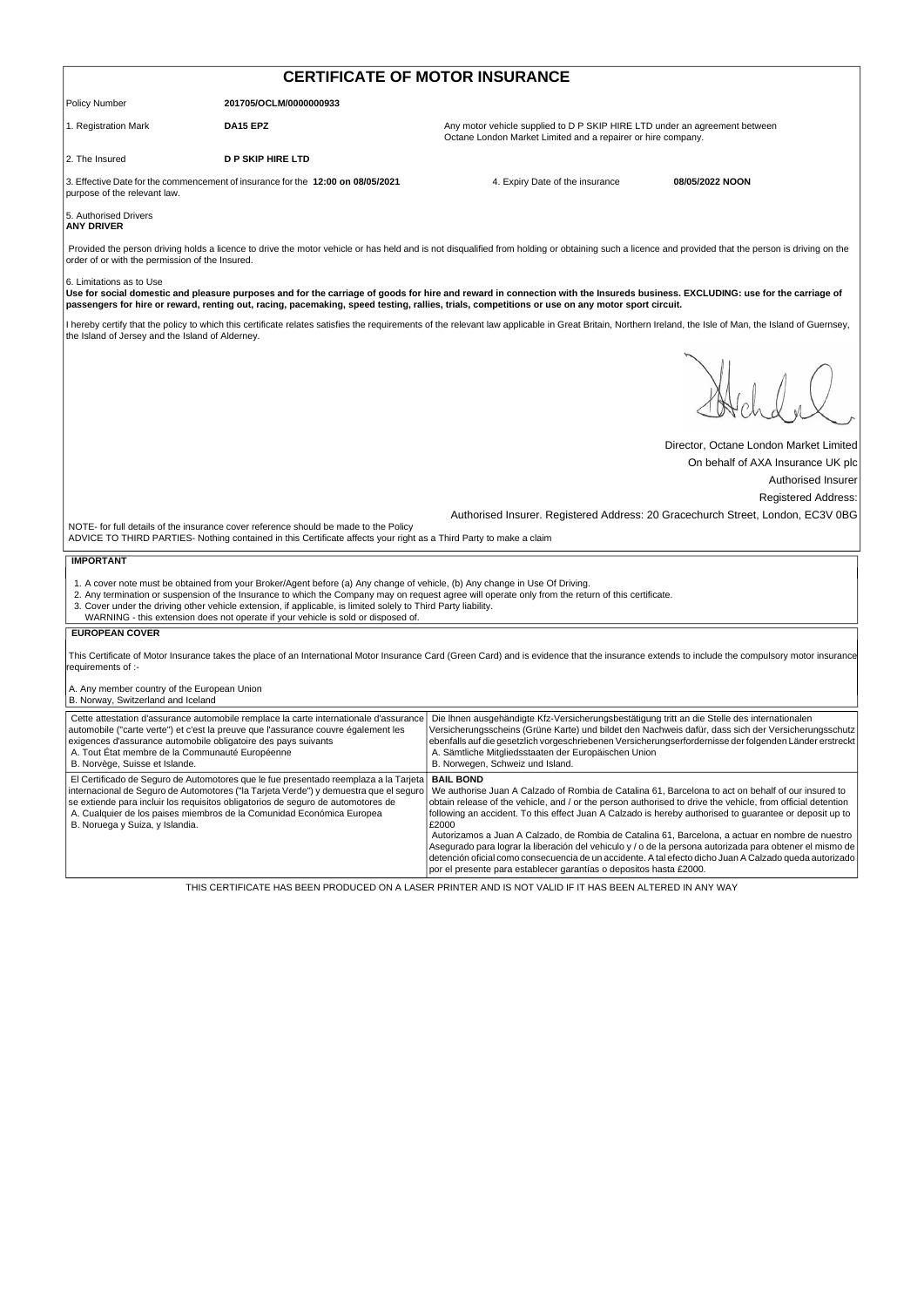| <b>CERTIFICATE OF MOTOR INSURANCE</b>                                                                                                                                                                                                                                                                                                                                                                                                                                                                                                                                                                                                                                                                                                                                                                                                          |                                                                                                                                                                                                                                                                                                                                    |                                                                                                                                                                                                                                                                                                                                                                                                            |                                        |  |
|------------------------------------------------------------------------------------------------------------------------------------------------------------------------------------------------------------------------------------------------------------------------------------------------------------------------------------------------------------------------------------------------------------------------------------------------------------------------------------------------------------------------------------------------------------------------------------------------------------------------------------------------------------------------------------------------------------------------------------------------------------------------------------------------------------------------------------------------|------------------------------------------------------------------------------------------------------------------------------------------------------------------------------------------------------------------------------------------------------------------------------------------------------------------------------------|------------------------------------------------------------------------------------------------------------------------------------------------------------------------------------------------------------------------------------------------------------------------------------------------------------------------------------------------------------------------------------------------------------|----------------------------------------|--|
| Policy Number                                                                                                                                                                                                                                                                                                                                                                                                                                                                                                                                                                                                                                                                                                                                                                                                                                  | 201705/OCLM/0000000933                                                                                                                                                                                                                                                                                                             |                                                                                                                                                                                                                                                                                                                                                                                                            |                                        |  |
| 1. Registration Mark                                                                                                                                                                                                                                                                                                                                                                                                                                                                                                                                                                                                                                                                                                                                                                                                                           | <b>DN18 TXG</b>                                                                                                                                                                                                                                                                                                                    | Any motor vehicle supplied to D P SKIP HIRE LTD under an agreement between<br>Octane London Market Limited and a repairer or hire company.                                                                                                                                                                                                                                                                 |                                        |  |
| 2. The Insured                                                                                                                                                                                                                                                                                                                                                                                                                                                                                                                                                                                                                                                                                                                                                                                                                                 | <b>D P SKIP HIRE LTD</b>                                                                                                                                                                                                                                                                                                           |                                                                                                                                                                                                                                                                                                                                                                                                            |                                        |  |
| purpose of the relevant law.                                                                                                                                                                                                                                                                                                                                                                                                                                                                                                                                                                                                                                                                                                                                                                                                                   | 3. Effective Date for the commencement of insurance for the 12:00 on 08/05/2021                                                                                                                                                                                                                                                    | 4. Expiry Date of the insurance                                                                                                                                                                                                                                                                                                                                                                            | 08/05/2022 NOON                        |  |
| 5. Authorised Drivers<br><b>ANY DRIVER</b>                                                                                                                                                                                                                                                                                                                                                                                                                                                                                                                                                                                                                                                                                                                                                                                                     |                                                                                                                                                                                                                                                                                                                                    |                                                                                                                                                                                                                                                                                                                                                                                                            |                                        |  |
| order of or with the permission of the Insured.                                                                                                                                                                                                                                                                                                                                                                                                                                                                                                                                                                                                                                                                                                                                                                                                |                                                                                                                                                                                                                                                                                                                                    | Provided the person driving holds a licence to drive the motor vehicle or has held and is not disqualified from holding or obtaining such a licence and provided that the person is driving on the                                                                                                                                                                                                         |                                        |  |
| 6. Limitations as to Use                                                                                                                                                                                                                                                                                                                                                                                                                                                                                                                                                                                                                                                                                                                                                                                                                       |                                                                                                                                                                                                                                                                                                                                    | Use for social domestic and pleasure purposes and for the carriage of goods for hire and reward in connection with the Insureds business. EXCLUDING: use for the carriage of<br>passengers for hire or reward, renting out, racing, pacemaking, speed testing, rallies, trials, competitions or use on any motor sport circuit.                                                                            |                                        |  |
| the Island of Jersey and the Island of Alderney.                                                                                                                                                                                                                                                                                                                                                                                                                                                                                                                                                                                                                                                                                                                                                                                               |                                                                                                                                                                                                                                                                                                                                    | I hereby certify that the policy to which this certificate relates satisfies the requirements of the relevant law applicable in Great Britain, Northern Ireland, the Isle of Man, the Island of Guernsey,                                                                                                                                                                                                  |                                        |  |
|                                                                                                                                                                                                                                                                                                                                                                                                                                                                                                                                                                                                                                                                                                                                                                                                                                                |                                                                                                                                                                                                                                                                                                                                    |                                                                                                                                                                                                                                                                                                                                                                                                            |                                        |  |
|                                                                                                                                                                                                                                                                                                                                                                                                                                                                                                                                                                                                                                                                                                                                                                                                                                                |                                                                                                                                                                                                                                                                                                                                    |                                                                                                                                                                                                                                                                                                                                                                                                            | Director, Octane London Market Limited |  |
|                                                                                                                                                                                                                                                                                                                                                                                                                                                                                                                                                                                                                                                                                                                                                                                                                                                |                                                                                                                                                                                                                                                                                                                                    |                                                                                                                                                                                                                                                                                                                                                                                                            | On behalf of AXA Insurance UK plc      |  |
|                                                                                                                                                                                                                                                                                                                                                                                                                                                                                                                                                                                                                                                                                                                                                                                                                                                |                                                                                                                                                                                                                                                                                                                                    |                                                                                                                                                                                                                                                                                                                                                                                                            | Authorised Insurer                     |  |
|                                                                                                                                                                                                                                                                                                                                                                                                                                                                                                                                                                                                                                                                                                                                                                                                                                                |                                                                                                                                                                                                                                                                                                                                    |                                                                                                                                                                                                                                                                                                                                                                                                            | <b>Registered Address:</b>             |  |
|                                                                                                                                                                                                                                                                                                                                                                                                                                                                                                                                                                                                                                                                                                                                                                                                                                                | NOTE- for full details of the insurance cover reference should be made to the Policy<br>ADVICE TO THIRD PARTIES- Nothing contained in this Certificate affects your right as a Third Party to make a claim                                                                                                                         | Authorised Insurer. Registered Address: 20 Gracechurch Street, London, EC3V 0BG                                                                                                                                                                                                                                                                                                                            |                                        |  |
| <b>IMPORTANT</b>                                                                                                                                                                                                                                                                                                                                                                                                                                                                                                                                                                                                                                                                                                                                                                                                                               |                                                                                                                                                                                                                                                                                                                                    |                                                                                                                                                                                                                                                                                                                                                                                                            |                                        |  |
|                                                                                                                                                                                                                                                                                                                                                                                                                                                                                                                                                                                                                                                                                                                                                                                                                                                | 1. A cover note must be obtained from your Broker/Agent before (a) Any change of vehicle, (b) Any change in Use Of Driving.<br>3. Cover under the driving other vehicle extension, if applicable, is limited solely to Third Party liability.<br>WARNING - this extension does not operate if your vehicle is sold or disposed of. | 2. Any termination or suspension of the Insurance to which the Company may on request agree will operate only from the return of this certificate.                                                                                                                                                                                                                                                         |                                        |  |
| <b>EUROPEAN COVER</b>                                                                                                                                                                                                                                                                                                                                                                                                                                                                                                                                                                                                                                                                                                                                                                                                                          |                                                                                                                                                                                                                                                                                                                                    |                                                                                                                                                                                                                                                                                                                                                                                                            |                                        |  |
| requirements of :-                                                                                                                                                                                                                                                                                                                                                                                                                                                                                                                                                                                                                                                                                                                                                                                                                             |                                                                                                                                                                                                                                                                                                                                    | This Certificate of Motor Insurance takes the place of an International Motor Insurance Card (Green Card) and is evidence that the insurance extends to include the compulsory motor insurance                                                                                                                                                                                                             |                                        |  |
| A. Any member country of the European Union<br>B. Norway, Switzerland and Iceland                                                                                                                                                                                                                                                                                                                                                                                                                                                                                                                                                                                                                                                                                                                                                              |                                                                                                                                                                                                                                                                                                                                    |                                                                                                                                                                                                                                                                                                                                                                                                            |                                        |  |
| exigences d'assurance automobile obligatoire des pays suivants<br>A. Tout État membre de la Communauté Européenne<br>B. Norvège, Suisse et Islande.                                                                                                                                                                                                                                                                                                                                                                                                                                                                                                                                                                                                                                                                                            | Cette attestation d'assurance automobile remplace la carte internationale d'assurance<br>automobile ("carte verte") et c'est la preuve que l'assurance couvre également les                                                                                                                                                        | Die Ihnen ausgehändigte Kfz-Versicherungsbestätigung tritt an die Stelle des internationalen<br>Versicherungsscheins (Grüne Karte) und bildet den Nachweis dafür, dass sich der Versicherungsschutz<br>ebenfalls auf die gesetzlich vorgeschriebenen Versicherungserfordernisse der folgenden Länder erstreckt<br>A. Sämtliche Mitgliedsstaaten der Europäischen Union<br>B. Norwegen, Schweiz und Island. |                                        |  |
| El Certificado de Seguro de Automotores que le fue presentado reemplaza a la Tarjeta<br><b>BAIL BOND</b><br>internacional de Seguro de Automotores ("la Tarjeta Verde") y demuestra que el seguro<br>We authorise Juan A Calzado of Rombia de Catalina 61, Barcelona to act on behalf of our insured to<br>se extiende para incluir los requisitos obligatorios de seguro de automotores de<br>obtain release of the vehicle, and / or the person authorised to drive the vehicle, from official detention<br>A. Cualquier de los paises miembros de la Comunidad Económica Europea<br>following an accident. To this effect Juan A Calzado is hereby authorised to guarantee or deposit up to<br>B. Noruega y Suiza, y Islandia.<br>£2000<br>Autorizamos a Juan A Calzado, de Rombia de Catalina 61, Barcelona, a actuar en nombre de nuestro |                                                                                                                                                                                                                                                                                                                                    |                                                                                                                                                                                                                                                                                                                                                                                                            |                                        |  |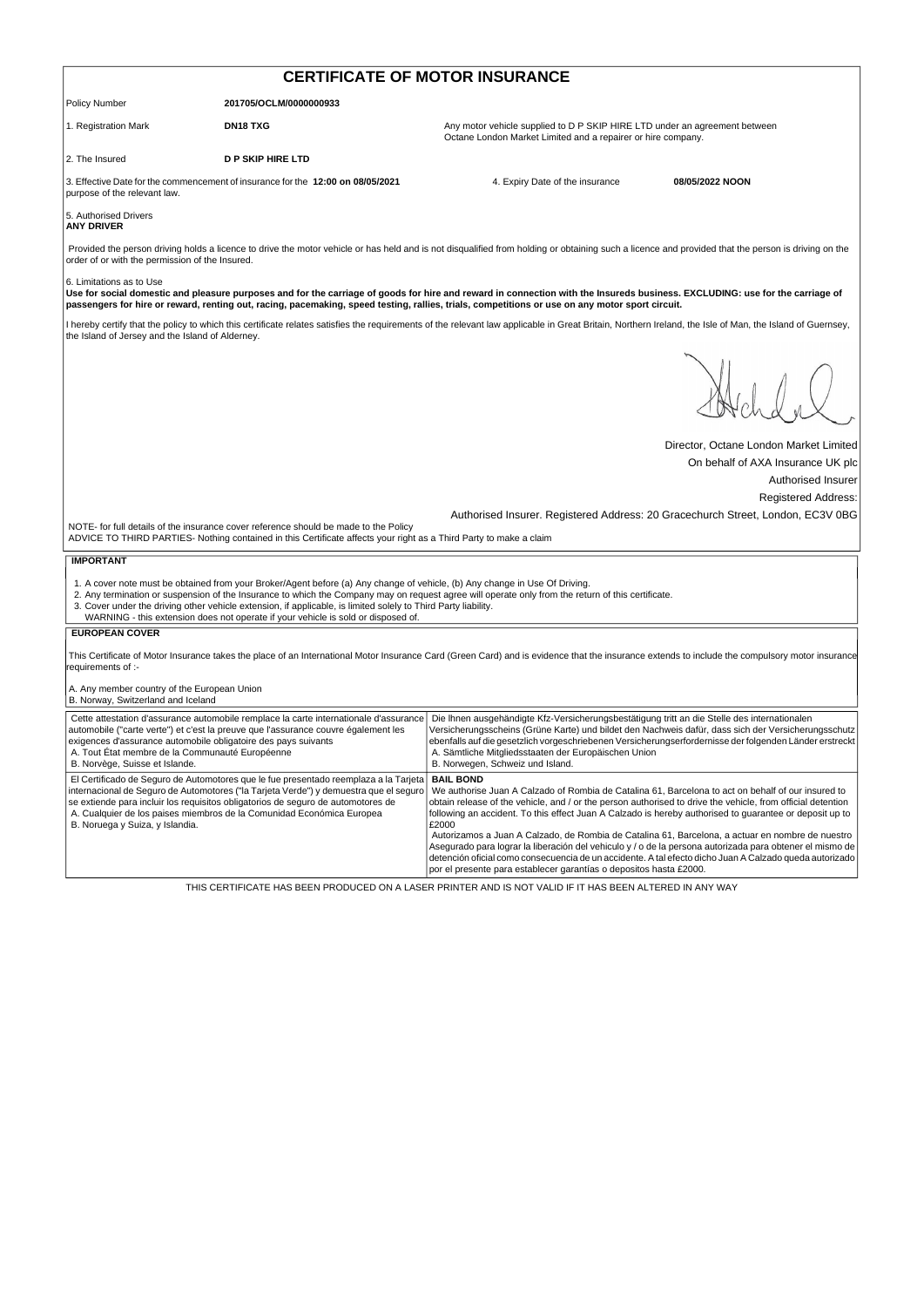| <b>CERTIFICATE OF MOTOR INSURANCE</b>                                                                                                               |                                                                                                                                                                                                                                                                                                                                            |                                                                                                                                                                                                                                                                                                                                                                                                            |                                        |  |
|-----------------------------------------------------------------------------------------------------------------------------------------------------|--------------------------------------------------------------------------------------------------------------------------------------------------------------------------------------------------------------------------------------------------------------------------------------------------------------------------------------------|------------------------------------------------------------------------------------------------------------------------------------------------------------------------------------------------------------------------------------------------------------------------------------------------------------------------------------------------------------------------------------------------------------|----------------------------------------|--|
| <b>Policy Number</b>                                                                                                                                | 201705/OCLM/0000000933                                                                                                                                                                                                                                                                                                                     |                                                                                                                                                                                                                                                                                                                                                                                                            |                                        |  |
| 1. Registration Mark                                                                                                                                | DP20 SKP                                                                                                                                                                                                                                                                                                                                   | Any motor vehicle supplied to D P SKIP HIRE LTD under an agreement between<br>Octane London Market Limited and a repairer or hire company.                                                                                                                                                                                                                                                                 |                                        |  |
| 2. The Insured                                                                                                                                      | <b>D P SKIP HIRE LTD</b>                                                                                                                                                                                                                                                                                                                   |                                                                                                                                                                                                                                                                                                                                                                                                            |                                        |  |
| purpose of the relevant law.                                                                                                                        | 3. Effective Date for the commencement of insurance for the 12:00 on 08/05/2021                                                                                                                                                                                                                                                            | 4. Expiry Date of the insurance                                                                                                                                                                                                                                                                                                                                                                            | 08/05/2022 NOON                        |  |
| 5. Authorised Drivers<br><b>ANY DRIVER</b>                                                                                                          |                                                                                                                                                                                                                                                                                                                                            |                                                                                                                                                                                                                                                                                                                                                                                                            |                                        |  |
| order of or with the permission of the Insured.                                                                                                     |                                                                                                                                                                                                                                                                                                                                            | Provided the person driving holds a licence to drive the motor vehicle or has held and is not disqualified from holding or obtaining such a licence and provided that the person is driving on the                                                                                                                                                                                                         |                                        |  |
| 6. Limitations as to Use                                                                                                                            |                                                                                                                                                                                                                                                                                                                                            | Use for social domestic and pleasure purposes and for the carriage of goods for hire and reward in connection with the Insureds business. EXCLUDING: use for the carriage of<br>passengers for hire or reward, renting out, racing, pacemaking, speed testing, rallies, trials, competitions or use on any motor sport circuit.                                                                            |                                        |  |
| the Island of Jersey and the Island of Alderney.                                                                                                    |                                                                                                                                                                                                                                                                                                                                            | I hereby certify that the policy to which this certificate relates satisfies the requirements of the relevant law applicable in Great Britain, Northern Ireland, the Isle of Man, the Island of Guernsey,                                                                                                                                                                                                  |                                        |  |
|                                                                                                                                                     |                                                                                                                                                                                                                                                                                                                                            |                                                                                                                                                                                                                                                                                                                                                                                                            |                                        |  |
|                                                                                                                                                     |                                                                                                                                                                                                                                                                                                                                            |                                                                                                                                                                                                                                                                                                                                                                                                            | Director, Octane London Market Limited |  |
|                                                                                                                                                     |                                                                                                                                                                                                                                                                                                                                            |                                                                                                                                                                                                                                                                                                                                                                                                            | On behalf of AXA Insurance UK plc      |  |
|                                                                                                                                                     |                                                                                                                                                                                                                                                                                                                                            |                                                                                                                                                                                                                                                                                                                                                                                                            | Authorised Insurer                     |  |
|                                                                                                                                                     |                                                                                                                                                                                                                                                                                                                                            |                                                                                                                                                                                                                                                                                                                                                                                                            | <b>Registered Address:</b>             |  |
|                                                                                                                                                     | NOTE- for full details of the insurance cover reference should be made to the Policy<br>ADVICE TO THIRD PARTIES- Nothing contained in this Certificate affects your right as a Third Party to make a claim                                                                                                                                 | Authorised Insurer. Registered Address: 20 Gracechurch Street, London, EC3V 0BG                                                                                                                                                                                                                                                                                                                            |                                        |  |
| <b>IMPORTANT</b>                                                                                                                                    |                                                                                                                                                                                                                                                                                                                                            |                                                                                                                                                                                                                                                                                                                                                                                                            |                                        |  |
|                                                                                                                                                     | 1. A cover note must be obtained from your Broker/Agent before (a) Any change of vehicle, (b) Any change in Use Of Driving.<br>3. Cover under the driving other vehicle extension, if applicable, is limited solely to Third Party liability.<br>WARNING - this extension does not operate if your vehicle is sold or disposed of.         | 2. Any termination or suspension of the Insurance to which the Company may on request agree will operate only from the return of this certificate.                                                                                                                                                                                                                                                         |                                        |  |
| <b>EUROPEAN COVER</b>                                                                                                                               |                                                                                                                                                                                                                                                                                                                                            |                                                                                                                                                                                                                                                                                                                                                                                                            |                                        |  |
| requirements of :-                                                                                                                                  |                                                                                                                                                                                                                                                                                                                                            | This Certificate of Motor Insurance takes the place of an International Motor Insurance Card (Green Card) and is evidence that the insurance extends to include the compulsory motor insurance                                                                                                                                                                                                             |                                        |  |
| A. Any member country of the European Union<br>B. Norway, Switzerland and Iceland                                                                   |                                                                                                                                                                                                                                                                                                                                            |                                                                                                                                                                                                                                                                                                                                                                                                            |                                        |  |
| exigences d'assurance automobile obligatoire des pays suivants<br>A. Tout État membre de la Communauté Européenne<br>B. Norvège, Suisse et Islande. | Cette attestation d'assurance automobile remplace la carte internationale d'assurance<br>automobile ("carte verte") et c'est la preuve que l'assurance couvre également les                                                                                                                                                                | Die Ihnen ausgehändigte Kfz-Versicherungsbestätigung tritt an die Stelle des internationalen<br>Versicherungsscheins (Grüne Karte) und bildet den Nachweis dafür, dass sich der Versicherungsschutz<br>ebenfalls auf die gesetzlich vorgeschriebenen Versicherungserfordernisse der folgenden Länder erstreckt<br>A. Sämtliche Mitgliedsstaaten der Europäischen Union<br>B. Norwegen, Schweiz und Island. |                                        |  |
| B. Noruega y Suiza, y Islandia.                                                                                                                     | El Certificado de Seguro de Automotores que le fue presentado reemplaza a la Tarjeta<br>internacional de Seguro de Automotores ("la Tarjeta Verde") y demuestra que el seguro<br>se extiende para incluir los requisitos obligatorios de seguro de automotores de<br>A. Cualquier de los paises miembros de la Comunidad Económica Europea | <b>BAIL BOND</b><br>We authorise Juan A Calzado of Rombia de Catalina 61, Barcelona to act on behalf of our insured to<br>obtain release of the vehicle, and / or the person authorised to drive the vehicle, from official detention<br>following an accident. To this effect Juan A Calzado is hereby authorised to guarantee or deposit up to<br>£2000                                                  |                                        |  |
|                                                                                                                                                     |                                                                                                                                                                                                                                                                                                                                            | Autorizamos a Juan A Calzado, de Rombia de Catalina 61, Barcelona, a actuar en nombre de nuestro<br>Asegurado para lograr la liberación del vehiculo y / o de la persona autorizada para obtener el mismo de<br>detención oficial como consecuencia de un accidente. A tal efecto dicho Juan A Calzado queda autorizado<br>por el presente para establecer garantías o depositos hasta £2000.              |                                        |  |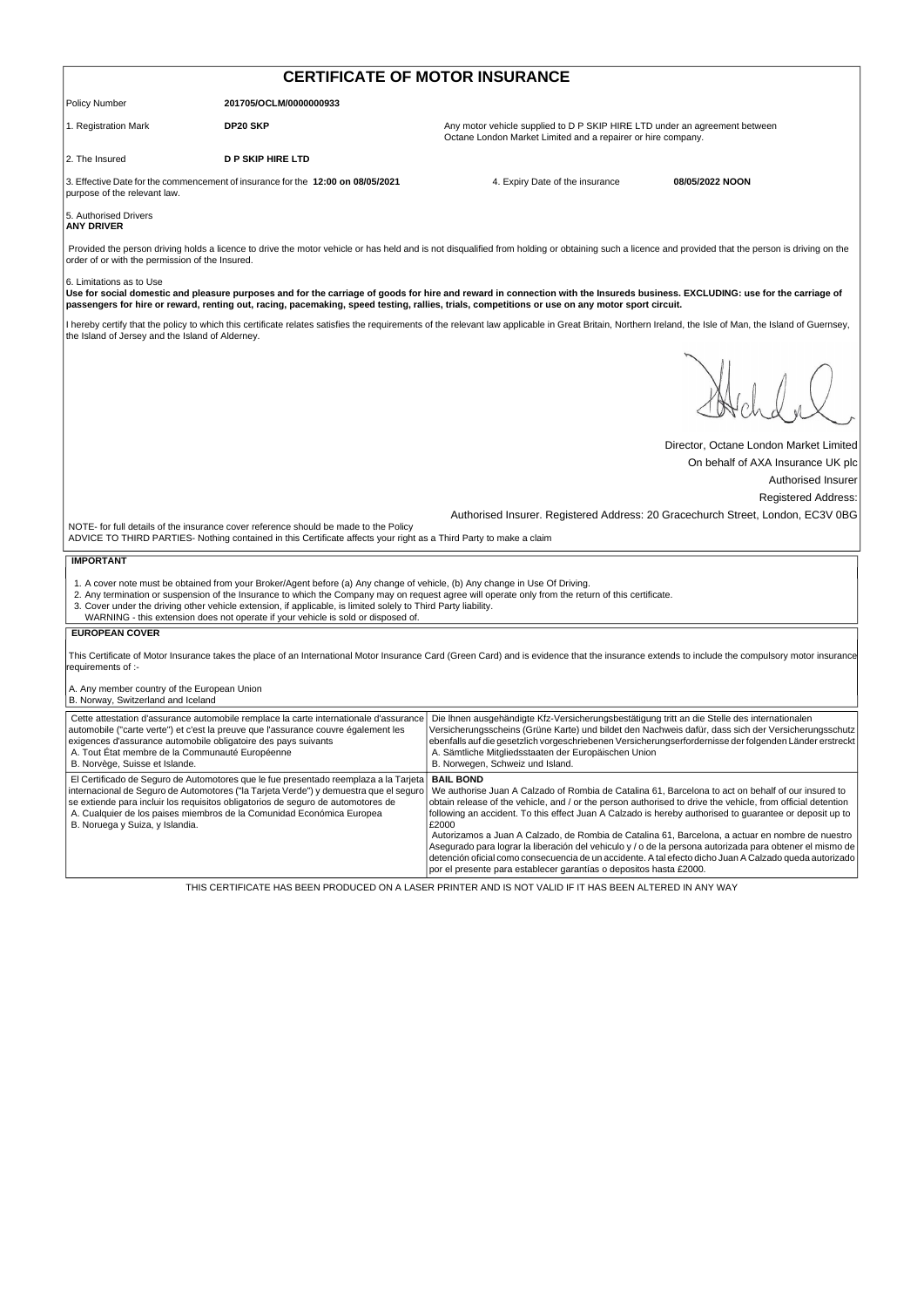| <b>CERTIFICATE OF MOTOR INSURANCE</b>                                                                                                               |                                                                                                                                                                                                                                                                                                                                            |                                                                                                                                                                                                                                                                                                                                                                                                            |                                        |  |
|-----------------------------------------------------------------------------------------------------------------------------------------------------|--------------------------------------------------------------------------------------------------------------------------------------------------------------------------------------------------------------------------------------------------------------------------------------------------------------------------------------------|------------------------------------------------------------------------------------------------------------------------------------------------------------------------------------------------------------------------------------------------------------------------------------------------------------------------------------------------------------------------------------------------------------|----------------------------------------|--|
| <b>Policy Number</b>                                                                                                                                | 201705/OCLM/0000000933                                                                                                                                                                                                                                                                                                                     |                                                                                                                                                                                                                                                                                                                                                                                                            |                                        |  |
| 1. Registration Mark                                                                                                                                | <b>DP70 SKP</b>                                                                                                                                                                                                                                                                                                                            | Any motor vehicle supplied to D P SKIP HIRE LTD under an agreement between<br>Octane London Market Limited and a repairer or hire company.                                                                                                                                                                                                                                                                 |                                        |  |
| 2. The Insured                                                                                                                                      | <b>D P SKIP HIRE LTD</b>                                                                                                                                                                                                                                                                                                                   |                                                                                                                                                                                                                                                                                                                                                                                                            |                                        |  |
| purpose of the relevant law.                                                                                                                        | 3. Effective Date for the commencement of insurance for the 12:00 on 08/05/2021                                                                                                                                                                                                                                                            | 4. Expiry Date of the insurance                                                                                                                                                                                                                                                                                                                                                                            | 08/05/2022 NOON                        |  |
| 5. Authorised Drivers<br><b>ANY DRIVER</b>                                                                                                          |                                                                                                                                                                                                                                                                                                                                            |                                                                                                                                                                                                                                                                                                                                                                                                            |                                        |  |
| order of or with the permission of the Insured.                                                                                                     |                                                                                                                                                                                                                                                                                                                                            | Provided the person driving holds a licence to drive the motor vehicle or has held and is not disqualified from holding or obtaining such a licence and provided that the person is driving on the                                                                                                                                                                                                         |                                        |  |
| 6. Limitations as to Use                                                                                                                            |                                                                                                                                                                                                                                                                                                                                            | Use for social domestic and pleasure purposes and for the carriage of goods for hire and reward in connection with the Insureds business. EXCLUDING: use for the carriage of<br>passengers for hire or reward, renting out, racing, pacemaking, speed testing, rallies, trials, competitions or use on any motor sport circuit.                                                                            |                                        |  |
| the Island of Jersey and the Island of Alderney.                                                                                                    |                                                                                                                                                                                                                                                                                                                                            | I hereby certify that the policy to which this certificate relates satisfies the requirements of the relevant law applicable in Great Britain, Northern Ireland, the Isle of Man, the Island of Guernsey,                                                                                                                                                                                                  |                                        |  |
|                                                                                                                                                     |                                                                                                                                                                                                                                                                                                                                            |                                                                                                                                                                                                                                                                                                                                                                                                            |                                        |  |
|                                                                                                                                                     |                                                                                                                                                                                                                                                                                                                                            |                                                                                                                                                                                                                                                                                                                                                                                                            | Director, Octane London Market Limited |  |
|                                                                                                                                                     |                                                                                                                                                                                                                                                                                                                                            |                                                                                                                                                                                                                                                                                                                                                                                                            | On behalf of AXA Insurance UK plc      |  |
|                                                                                                                                                     |                                                                                                                                                                                                                                                                                                                                            |                                                                                                                                                                                                                                                                                                                                                                                                            | Authorised Insurer                     |  |
|                                                                                                                                                     |                                                                                                                                                                                                                                                                                                                                            |                                                                                                                                                                                                                                                                                                                                                                                                            | <b>Registered Address:</b>             |  |
|                                                                                                                                                     | NOTE- for full details of the insurance cover reference should be made to the Policy<br>ADVICE TO THIRD PARTIES- Nothing contained in this Certificate affects your right as a Third Party to make a claim                                                                                                                                 | Authorised Insurer. Registered Address: 20 Gracechurch Street, London, EC3V 0BG                                                                                                                                                                                                                                                                                                                            |                                        |  |
| <b>IMPORTANT</b>                                                                                                                                    |                                                                                                                                                                                                                                                                                                                                            |                                                                                                                                                                                                                                                                                                                                                                                                            |                                        |  |
|                                                                                                                                                     | 1. A cover note must be obtained from your Broker/Agent before (a) Any change of vehicle, (b) Any change in Use Of Driving.<br>3. Cover under the driving other vehicle extension, if applicable, is limited solely to Third Party liability.<br>WARNING - this extension does not operate if your vehicle is sold or disposed of.         | 2. Any termination or suspension of the Insurance to which the Company may on request agree will operate only from the return of this certificate.                                                                                                                                                                                                                                                         |                                        |  |
| <b>EUROPEAN COVER</b>                                                                                                                               |                                                                                                                                                                                                                                                                                                                                            |                                                                                                                                                                                                                                                                                                                                                                                                            |                                        |  |
| requirements of :-                                                                                                                                  |                                                                                                                                                                                                                                                                                                                                            | This Certificate of Motor Insurance takes the place of an International Motor Insurance Card (Green Card) and is evidence that the insurance extends to include the compulsory motor insurance                                                                                                                                                                                                             |                                        |  |
| A. Any member country of the European Union<br>B. Norway, Switzerland and Iceland                                                                   |                                                                                                                                                                                                                                                                                                                                            |                                                                                                                                                                                                                                                                                                                                                                                                            |                                        |  |
| exigences d'assurance automobile obligatoire des pays suivants<br>A. Tout État membre de la Communauté Européenne<br>B. Norvège, Suisse et Islande. | Cette attestation d'assurance automobile remplace la carte internationale d'assurance<br>automobile ("carte verte") et c'est la preuve que l'assurance couvre également les                                                                                                                                                                | Die Ihnen ausgehändigte Kfz-Versicherungsbestätigung tritt an die Stelle des internationalen<br>Versicherungsscheins (Grüne Karte) und bildet den Nachweis dafür, dass sich der Versicherungsschutz<br>ebenfalls auf die gesetzlich vorgeschriebenen Versicherungserfordernisse der folgenden Länder erstreckt<br>A. Sämtliche Mitgliedsstaaten der Europäischen Union<br>B. Norwegen, Schweiz und Island. |                                        |  |
| B. Noruega y Suiza, y Islandia.                                                                                                                     | El Certificado de Seguro de Automotores que le fue presentado reemplaza a la Tarjeta<br>internacional de Seguro de Automotores ("la Tarjeta Verde") y demuestra que el seguro<br>se extiende para incluir los requisitos obligatorios de seguro de automotores de<br>A. Cualquier de los paises miembros de la Comunidad Económica Europea | <b>BAIL BOND</b><br>We authorise Juan A Calzado of Rombia de Catalina 61, Barcelona to act on behalf of our insured to<br>obtain release of the vehicle, and / or the person authorised to drive the vehicle, from official detention<br>following an accident. To this effect Juan A Calzado is hereby authorised to guarantee or deposit up to<br>£2000                                                  |                                        |  |
|                                                                                                                                                     |                                                                                                                                                                                                                                                                                                                                            | Autorizamos a Juan A Calzado, de Rombia de Catalina 61, Barcelona, a actuar en nombre de nuestro<br>Asegurado para lograr la liberación del vehiculo y / o de la persona autorizada para obtener el mismo de<br>detención oficial como consecuencia de un accidente. A tal efecto dicho Juan A Calzado queda autorizado<br>por el presente para establecer garantías o depositos hasta £2000.              |                                        |  |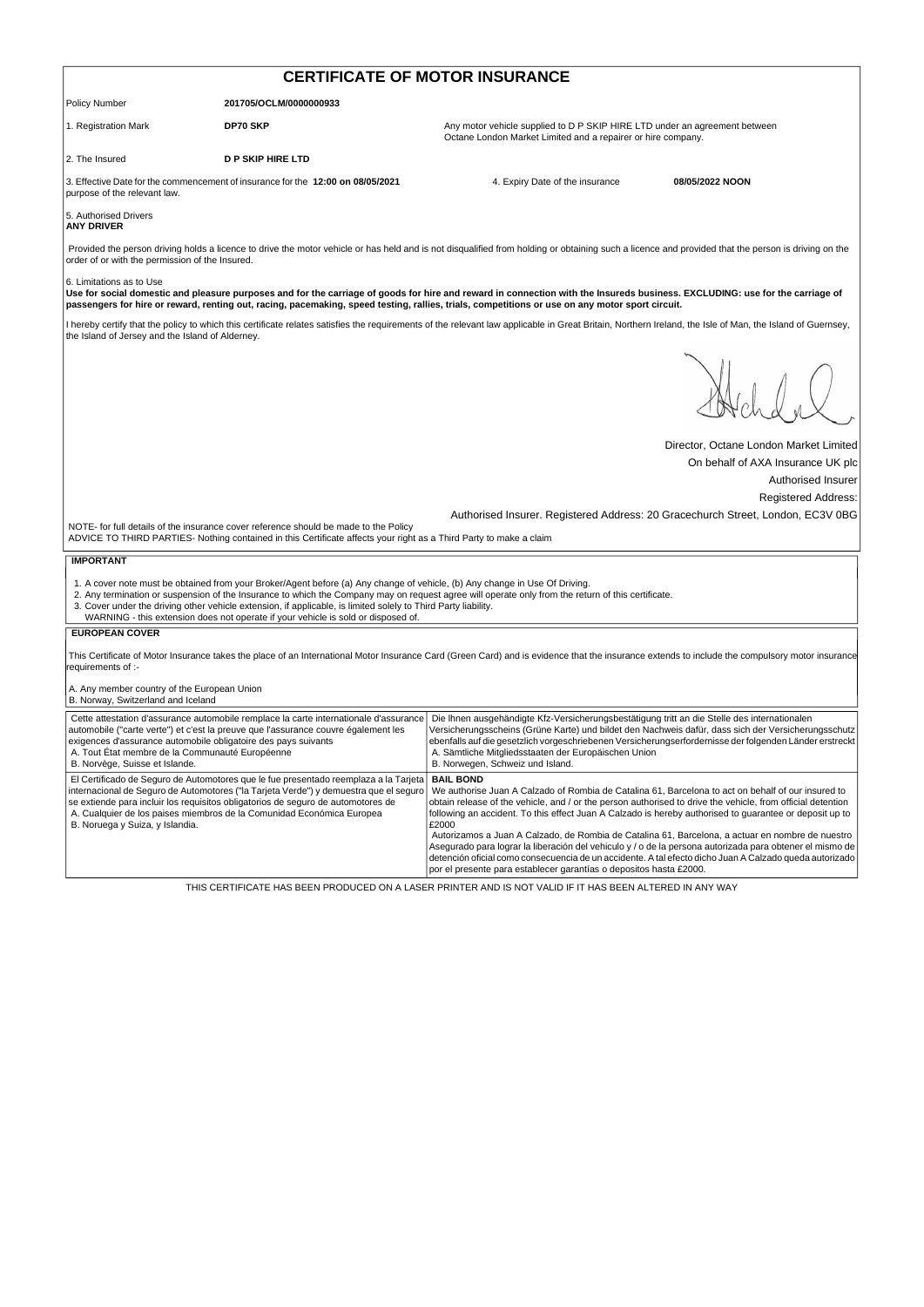| <b>CERTIFICATE OF MOTOR INSURANCE</b>                                                                                                               |                                                                                                                                                                                                                                                                                                                                            |                                                                                                                                                                                                                                                                                                                                                                                                                                                               |                                                  |  |
|-----------------------------------------------------------------------------------------------------------------------------------------------------|--------------------------------------------------------------------------------------------------------------------------------------------------------------------------------------------------------------------------------------------------------------------------------------------------------------------------------------------|---------------------------------------------------------------------------------------------------------------------------------------------------------------------------------------------------------------------------------------------------------------------------------------------------------------------------------------------------------------------------------------------------------------------------------------------------------------|--------------------------------------------------|--|
| Policy Number                                                                                                                                       | 201705/OCLM/0000000933                                                                                                                                                                                                                                                                                                                     |                                                                                                                                                                                                                                                                                                                                                                                                                                                               |                                                  |  |
| 1. Registration Mark                                                                                                                                | DX19 XYK                                                                                                                                                                                                                                                                                                                                   | Any motor vehicle supplied to D P SKIP HIRE LTD under an agreement between<br>Octane London Market Limited and a repairer or hire company.                                                                                                                                                                                                                                                                                                                    |                                                  |  |
| 2. The Insured                                                                                                                                      | <b>D P SKIP HIRE LTD</b>                                                                                                                                                                                                                                                                                                                   |                                                                                                                                                                                                                                                                                                                                                                                                                                                               |                                                  |  |
| purpose of the relevant law.                                                                                                                        | 3. Effective Date for the commencement of insurance for the 12:00 on 08/05/2021                                                                                                                                                                                                                                                            | 4. Expiry Date of the insurance                                                                                                                                                                                                                                                                                                                                                                                                                               | 08/05/2022 NOON                                  |  |
| 5. Authorised Drivers<br><b>ANY DRIVER</b>                                                                                                          |                                                                                                                                                                                                                                                                                                                                            |                                                                                                                                                                                                                                                                                                                                                                                                                                                               |                                                  |  |
| order of or with the permission of the Insured.                                                                                                     |                                                                                                                                                                                                                                                                                                                                            | Provided the person driving holds a licence to drive the motor vehicle or has held and is not disqualified from holding or obtaining such a licence and provided that the person is driving on the                                                                                                                                                                                                                                                            |                                                  |  |
| 6. Limitations as to Use                                                                                                                            |                                                                                                                                                                                                                                                                                                                                            | Use for social domestic and pleasure purposes and for the carriage of goods for hire and reward in connection with the Insureds business. EXCLUDING: use for the carriage of<br>passengers for hire or reward, renting out, racing, pacemaking, speed testing, rallies, trials, competitions or use on any motor sport circuit.                                                                                                                               |                                                  |  |
| the Island of Jersey and the Island of Alderney.                                                                                                    |                                                                                                                                                                                                                                                                                                                                            | I hereby certify that the policy to which this certificate relates satisfies the requirements of the relevant law applicable in Great Britain, Northern Ireland, the Isle of Man, the Island of Guernsey,                                                                                                                                                                                                                                                     |                                                  |  |
|                                                                                                                                                     |                                                                                                                                                                                                                                                                                                                                            |                                                                                                                                                                                                                                                                                                                                                                                                                                                               |                                                  |  |
|                                                                                                                                                     |                                                                                                                                                                                                                                                                                                                                            |                                                                                                                                                                                                                                                                                                                                                                                                                                                               | Director, Octane London Market Limited           |  |
|                                                                                                                                                     |                                                                                                                                                                                                                                                                                                                                            |                                                                                                                                                                                                                                                                                                                                                                                                                                                               | On behalf of AXA Insurance UK plc                |  |
|                                                                                                                                                     |                                                                                                                                                                                                                                                                                                                                            |                                                                                                                                                                                                                                                                                                                                                                                                                                                               | Authorised Insurer<br><b>Registered Address:</b> |  |
|                                                                                                                                                     |                                                                                                                                                                                                                                                                                                                                            | Authorised Insurer. Registered Address: 20 Gracechurch Street, London, EC3V 0BG                                                                                                                                                                                                                                                                                                                                                                               |                                                  |  |
|                                                                                                                                                     | NOTE- for full details of the insurance cover reference should be made to the Policy<br>ADVICE TO THIRD PARTIES- Nothing contained in this Certificate affects your right as a Third Party to make a claim                                                                                                                                 |                                                                                                                                                                                                                                                                                                                                                                                                                                                               |                                                  |  |
| <b>IMPORTANT</b>                                                                                                                                    |                                                                                                                                                                                                                                                                                                                                            |                                                                                                                                                                                                                                                                                                                                                                                                                                                               |                                                  |  |
|                                                                                                                                                     | 1. A cover note must be obtained from your Broker/Agent before (a) Any change of vehicle, (b) Any change in Use Of Driving.<br>3. Cover under the driving other vehicle extension, if applicable, is limited solely to Third Party liability.<br>WARNING - this extension does not operate if your vehicle is sold or disposed of.         | 2. Any termination or suspension of the Insurance to which the Company may on request agree will operate only from the return of this certificate.                                                                                                                                                                                                                                                                                                            |                                                  |  |
| <b>EUROPEAN COVER</b>                                                                                                                               |                                                                                                                                                                                                                                                                                                                                            |                                                                                                                                                                                                                                                                                                                                                                                                                                                               |                                                  |  |
| requirements of :-                                                                                                                                  |                                                                                                                                                                                                                                                                                                                                            | This Certificate of Motor Insurance takes the place of an International Motor Insurance Card (Green Card) and is evidence that the insurance extends to include the compulsory motor insurance                                                                                                                                                                                                                                                                |                                                  |  |
| A. Any member country of the European Union<br>B. Norway, Switzerland and Iceland                                                                   |                                                                                                                                                                                                                                                                                                                                            |                                                                                                                                                                                                                                                                                                                                                                                                                                                               |                                                  |  |
| exigences d'assurance automobile obligatoire des pays suivants<br>A. Tout État membre de la Communauté Européenne<br>B. Norvège, Suisse et Islande. | Cette attestation d'assurance automobile remplace la carte internationale d'assurance<br>automobile ("carte verte") et c'est la preuve que l'assurance couvre également les                                                                                                                                                                | Die Ihnen ausgehändigte Kfz-Versicherungsbestätigung tritt an die Stelle des internationalen<br>Versicherungsscheins (Grüne Karte) und bildet den Nachweis dafür, dass sich der Versicherungsschutz<br>ebenfalls auf die gesetzlich vorgeschriebenen Versicherungserfordernisse der folgenden Länder erstreckt<br>A. Sämtliche Mitgliedsstaaten der Europäischen Union<br>B. Norwegen, Schweiz und Island.                                                    |                                                  |  |
| B. Noruega y Suiza, y Islandia.                                                                                                                     | El Certificado de Seguro de Automotores que le fue presentado reemplaza a la Tarjeta<br>internacional de Seguro de Automotores ("la Tarjeta Verde") y demuestra que el seguro<br>se extiende para incluir los requisitos obligatorios de seguro de automotores de<br>A. Cualquier de los paises miembros de la Comunidad Económica Europea | <b>BAIL BOND</b><br>We authorise Juan A Calzado of Rombia de Catalina 61, Barcelona to act on behalf of our insured to<br>obtain release of the vehicle, and / or the person authorised to drive the vehicle, from official detention<br>following an accident. To this effect Juan A Calzado is hereby authorised to guarantee or deposit up to<br>£2000<br>Autorizamos a Juan A Calzado, de Rombia de Catalina 61, Barcelona, a actuar en nombre de nuestro |                                                  |  |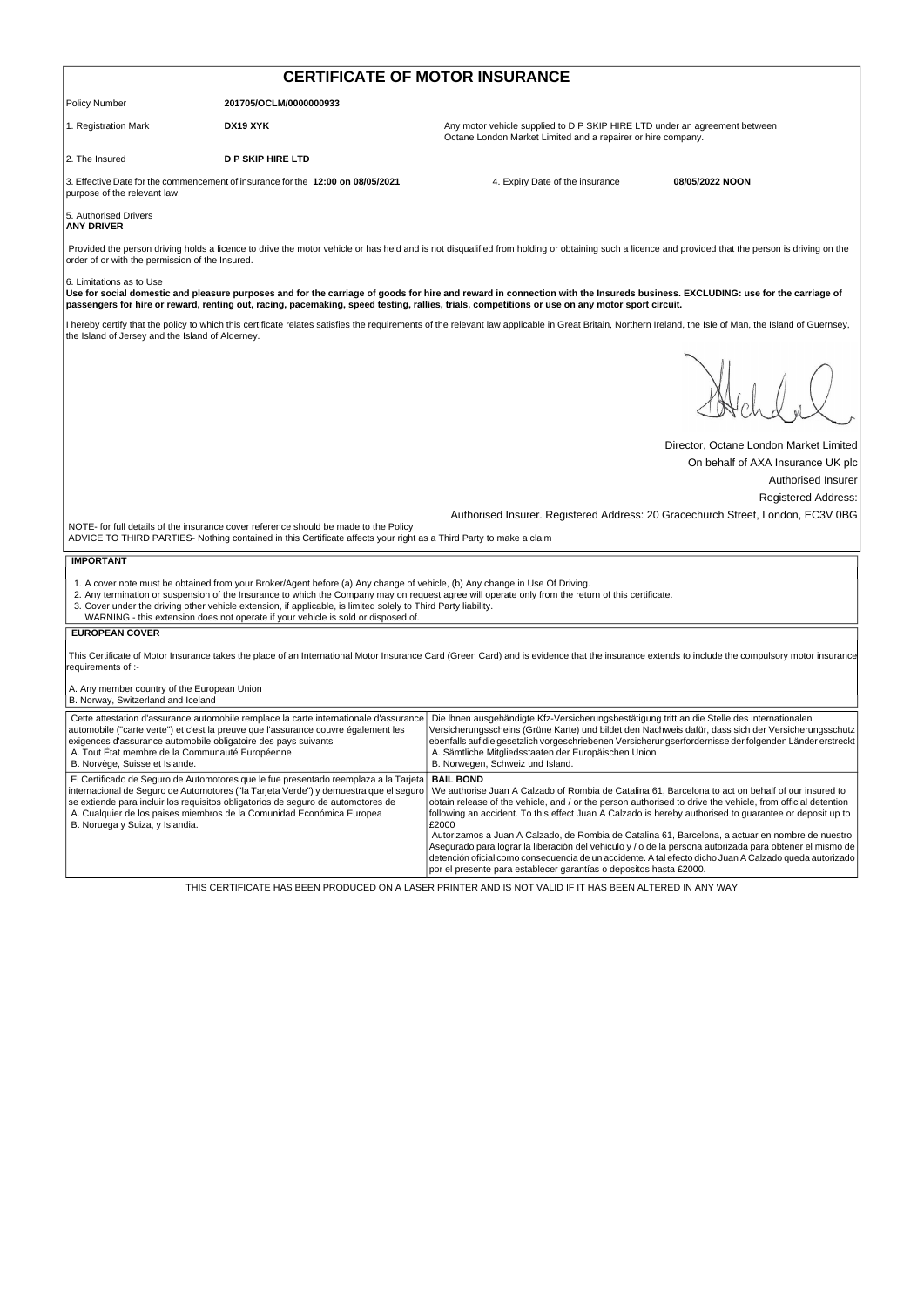| <b>CERTIFICATE OF MOTOR INSURANCE</b>                                                                                                               |                                                                                                                                                                                                                                                                                                                                            |                                                                                                                                                                                                                                                                                                                                                                                                                                                                                                                                                                                                                                                                                                                                                            |                                                                                 |  |
|-----------------------------------------------------------------------------------------------------------------------------------------------------|--------------------------------------------------------------------------------------------------------------------------------------------------------------------------------------------------------------------------------------------------------------------------------------------------------------------------------------------|------------------------------------------------------------------------------------------------------------------------------------------------------------------------------------------------------------------------------------------------------------------------------------------------------------------------------------------------------------------------------------------------------------------------------------------------------------------------------------------------------------------------------------------------------------------------------------------------------------------------------------------------------------------------------------------------------------------------------------------------------------|---------------------------------------------------------------------------------|--|
| <b>Policy Number</b>                                                                                                                                | 201705/OCLM/0000000933                                                                                                                                                                                                                                                                                                                     |                                                                                                                                                                                                                                                                                                                                                                                                                                                                                                                                                                                                                                                                                                                                                            |                                                                                 |  |
| 1. Registration Mark                                                                                                                                | DX67 ZVL                                                                                                                                                                                                                                                                                                                                   | Any motor vehicle supplied to D P SKIP HIRE LTD under an agreement between<br>Octane London Market Limited and a repairer or hire company.                                                                                                                                                                                                                                                                                                                                                                                                                                                                                                                                                                                                                 |                                                                                 |  |
| 2. The Insured                                                                                                                                      | <b>D P SKIP HIRE LTD</b>                                                                                                                                                                                                                                                                                                                   |                                                                                                                                                                                                                                                                                                                                                                                                                                                                                                                                                                                                                                                                                                                                                            |                                                                                 |  |
| purpose of the relevant law.                                                                                                                        | 3. Effective Date for the commencement of insurance for the 12:00 on 08/05/2021                                                                                                                                                                                                                                                            | 4. Expiry Date of the insurance                                                                                                                                                                                                                                                                                                                                                                                                                                                                                                                                                                                                                                                                                                                            | 08/05/2022 NOON                                                                 |  |
| 5. Authorised Drivers<br><b>ANY DRIVER</b>                                                                                                          |                                                                                                                                                                                                                                                                                                                                            |                                                                                                                                                                                                                                                                                                                                                                                                                                                                                                                                                                                                                                                                                                                                                            |                                                                                 |  |
| order of or with the permission of the Insured.                                                                                                     |                                                                                                                                                                                                                                                                                                                                            | Provided the person driving holds a licence to drive the motor vehicle or has held and is not disqualified from holding or obtaining such a licence and provided that the person is driving on the                                                                                                                                                                                                                                                                                                                                                                                                                                                                                                                                                         |                                                                                 |  |
| 6. Limitations as to Use                                                                                                                            |                                                                                                                                                                                                                                                                                                                                            | Use for social domestic and pleasure purposes and for the carriage of goods for hire and reward in connection with the Insureds business. EXCLUDING: use for the carriage of<br>passengers for hire or reward, renting out, racing, pacemaking, speed testing, rallies, trials, competitions or use on any motor sport circuit.                                                                                                                                                                                                                                                                                                                                                                                                                            |                                                                                 |  |
| the Island of Jersey and the Island of Alderney.                                                                                                    |                                                                                                                                                                                                                                                                                                                                            | I hereby certify that the policy to which this certificate relates satisfies the requirements of the relevant law applicable in Great Britain, Northern Ireland, the Isle of Man, the Island of Guernsey,                                                                                                                                                                                                                                                                                                                                                                                                                                                                                                                                                  |                                                                                 |  |
|                                                                                                                                                     |                                                                                                                                                                                                                                                                                                                                            |                                                                                                                                                                                                                                                                                                                                                                                                                                                                                                                                                                                                                                                                                                                                                            | Director, Octane London Market Limited                                          |  |
|                                                                                                                                                     |                                                                                                                                                                                                                                                                                                                                            |                                                                                                                                                                                                                                                                                                                                                                                                                                                                                                                                                                                                                                                                                                                                                            | On behalf of AXA Insurance UK plc                                               |  |
|                                                                                                                                                     |                                                                                                                                                                                                                                                                                                                                            |                                                                                                                                                                                                                                                                                                                                                                                                                                                                                                                                                                                                                                                                                                                                                            | Authorised Insurer<br><b>Registered Address:</b>                                |  |
|                                                                                                                                                     | NOTE- for full details of the insurance cover reference should be made to the Policy<br>ADVICE TO THIRD PARTIES- Nothing contained in this Certificate affects your right as a Third Party to make a claim                                                                                                                                 |                                                                                                                                                                                                                                                                                                                                                                                                                                                                                                                                                                                                                                                                                                                                                            | Authorised Insurer. Registered Address: 20 Gracechurch Street, London, EC3V 0BG |  |
| <b>IMPORTANT</b>                                                                                                                                    |                                                                                                                                                                                                                                                                                                                                            |                                                                                                                                                                                                                                                                                                                                                                                                                                                                                                                                                                                                                                                                                                                                                            |                                                                                 |  |
|                                                                                                                                                     | 1. A cover note must be obtained from your Broker/Agent before (a) Any change of vehicle, (b) Any change in Use Of Driving.<br>3. Cover under the driving other vehicle extension, if applicable, is limited solely to Third Party liability.<br>WARNING - this extension does not operate if your vehicle is sold or disposed of.         | 2. Any termination or suspension of the Insurance to which the Company may on request agree will operate only from the return of this certificate.                                                                                                                                                                                                                                                                                                                                                                                                                                                                                                                                                                                                         |                                                                                 |  |
| <b>EUROPEAN COVER</b>                                                                                                                               |                                                                                                                                                                                                                                                                                                                                            |                                                                                                                                                                                                                                                                                                                                                                                                                                                                                                                                                                                                                                                                                                                                                            |                                                                                 |  |
| requirements of :-                                                                                                                                  |                                                                                                                                                                                                                                                                                                                                            | This Certificate of Motor Insurance takes the place of an International Motor Insurance Card (Green Card) and is evidence that the insurance extends to include the compulsory motor insurance                                                                                                                                                                                                                                                                                                                                                                                                                                                                                                                                                             |                                                                                 |  |
| A. Any member country of the European Union<br>B. Norway, Switzerland and Iceland                                                                   |                                                                                                                                                                                                                                                                                                                                            |                                                                                                                                                                                                                                                                                                                                                                                                                                                                                                                                                                                                                                                                                                                                                            |                                                                                 |  |
| exigences d'assurance automobile obligatoire des pays suivants<br>A. Tout État membre de la Communauté Européenne<br>B. Norvège, Suisse et Islande. | Cette attestation d'assurance automobile remplace la carte internationale d'assurance<br>automobile ("carte verte") et c'est la preuve que l'assurance couvre également les                                                                                                                                                                | Die Ihnen ausgehändigte Kfz-Versicherungsbestätigung tritt an die Stelle des internationalen<br>Versicherungsscheins (Grüne Karte) und bildet den Nachweis dafür, dass sich der Versicherungsschutz<br>ebenfalls auf die gesetzlich vorgeschriebenen Versicherungserfordernisse der folgenden Länder erstreckt<br>A. Sämtliche Mitgliedsstaaten der Europäischen Union<br>B. Norwegen, Schweiz und Island.                                                                                                                                                                                                                                                                                                                                                 |                                                                                 |  |
| B. Noruega y Suiza, y Islandia.                                                                                                                     | El Certificado de Seguro de Automotores que le fue presentado reemplaza a la Tarjeta<br>internacional de Seguro de Automotores ("la Tarjeta Verde") y demuestra que el seguro<br>se extiende para incluir los requisitos obligatorios de seguro de automotores de<br>A. Cualquier de los paises miembros de la Comunidad Económica Europea | <b>BAIL BOND</b><br>We authorise Juan A Calzado of Rombia de Catalina 61, Barcelona to act on behalf of our insured to<br>obtain release of the vehicle, and / or the person authorised to drive the vehicle, from official detention<br>following an accident. To this effect Juan A Calzado is hereby authorised to guarantee or deposit up to<br>£2000<br>Autorizamos a Juan A Calzado, de Rombia de Catalina 61, Barcelona, a actuar en nombre de nuestro<br>Asegurado para lograr la liberación del vehiculo y / o de la persona autorizada para obtener el mismo de<br>detención oficial como consecuencia de un accidente. A tal efecto dicho Juan A Calzado queda autorizado<br>por el presente para establecer garantías o depositos hasta £2000. |                                                                                 |  |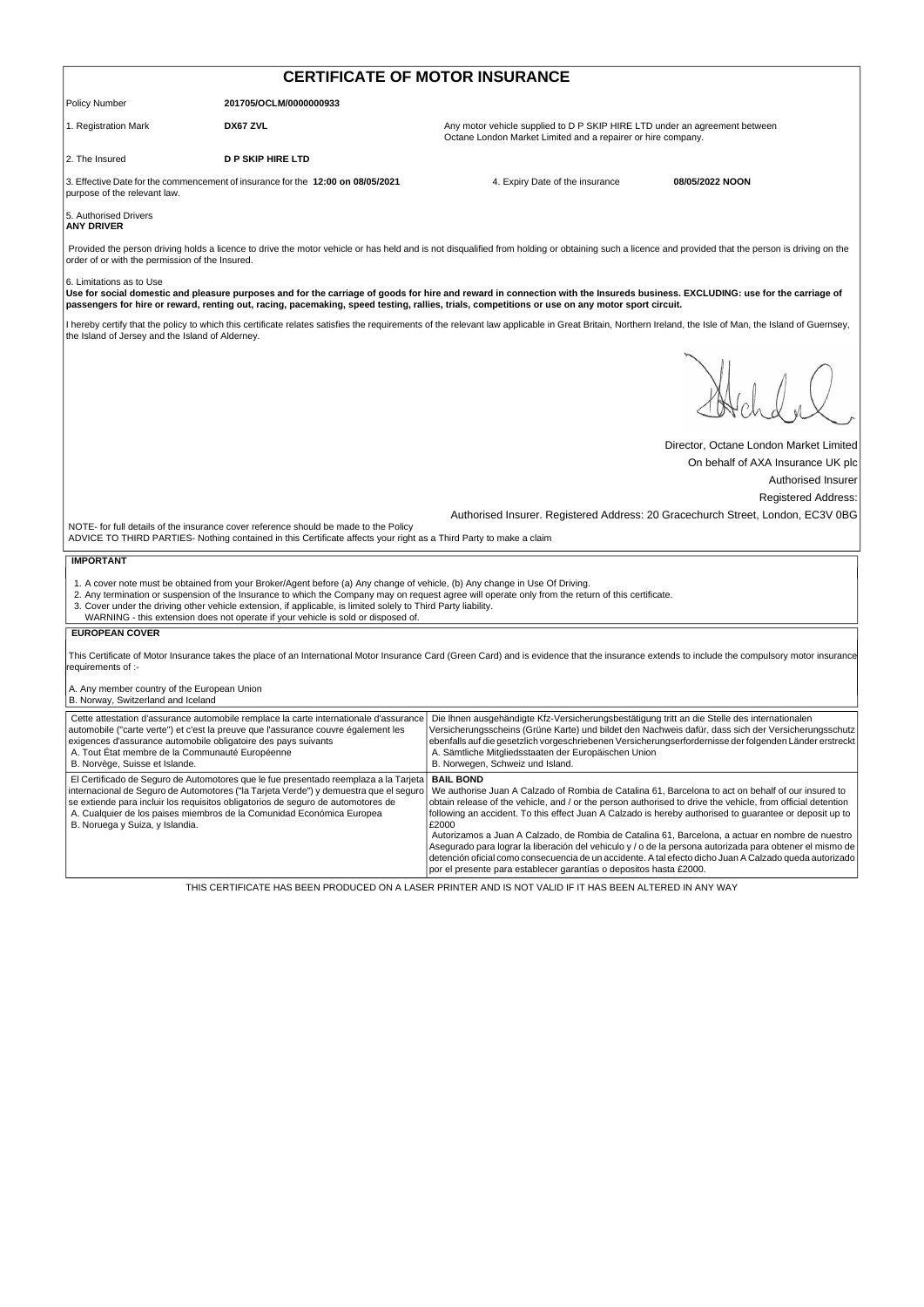| <b>CERTIFICATE OF MOTOR INSURANCE</b>                                                                                                               |                                                                                                                                                                                                                                                                                                                                            |                                                                                                                                                                                                                                                                                                                                                                                                                                                               |                                        |  |
|-----------------------------------------------------------------------------------------------------------------------------------------------------|--------------------------------------------------------------------------------------------------------------------------------------------------------------------------------------------------------------------------------------------------------------------------------------------------------------------------------------------|---------------------------------------------------------------------------------------------------------------------------------------------------------------------------------------------------------------------------------------------------------------------------------------------------------------------------------------------------------------------------------------------------------------------------------------------------------------|----------------------------------------|--|
| <b>Policy Number</b>                                                                                                                                | 201705/OCLM/0000000933                                                                                                                                                                                                                                                                                                                     |                                                                                                                                                                                                                                                                                                                                                                                                                                                               |                                        |  |
| 1. Registration Mark                                                                                                                                | <b>FA18 EKO</b>                                                                                                                                                                                                                                                                                                                            | Any motor vehicle supplied to D P SKIP HIRE LTD under an agreement between<br>Octane London Market Limited and a repairer or hire company.                                                                                                                                                                                                                                                                                                                    |                                        |  |
| 2. The Insured                                                                                                                                      | <b>D P SKIP HIRE LTD</b>                                                                                                                                                                                                                                                                                                                   |                                                                                                                                                                                                                                                                                                                                                                                                                                                               |                                        |  |
| purpose of the relevant law.                                                                                                                        | 3. Effective Date for the commencement of insurance for the 12:00 on 08/05/2021                                                                                                                                                                                                                                                            | 4. Expiry Date of the insurance                                                                                                                                                                                                                                                                                                                                                                                                                               | 08/05/2022 NOON                        |  |
| 5. Authorised Drivers<br><b>ANY DRIVER</b>                                                                                                          |                                                                                                                                                                                                                                                                                                                                            |                                                                                                                                                                                                                                                                                                                                                                                                                                                               |                                        |  |
| order of or with the permission of the Insured.                                                                                                     |                                                                                                                                                                                                                                                                                                                                            | Provided the person driving holds a licence to drive the motor vehicle or has held and is not disqualified from holding or obtaining such a licence and provided that the person is driving on the                                                                                                                                                                                                                                                            |                                        |  |
| 6. Limitations as to Use                                                                                                                            |                                                                                                                                                                                                                                                                                                                                            | Use for social domestic and pleasure purposes and for the carriage of goods for hire and reward in connection with the Insureds business. EXCLUDING: use for the carriage of<br>passengers for hire or reward, renting out, racing, pacemaking, speed testing, rallies, trials, competitions or use on any motor sport circuit.                                                                                                                               |                                        |  |
| the Island of Jersey and the Island of Alderney.                                                                                                    |                                                                                                                                                                                                                                                                                                                                            | I hereby certify that the policy to which this certificate relates satisfies the requirements of the relevant law applicable in Great Britain, Northern Ireland, the Isle of Man, the Island of Guernsey,                                                                                                                                                                                                                                                     |                                        |  |
|                                                                                                                                                     |                                                                                                                                                                                                                                                                                                                                            |                                                                                                                                                                                                                                                                                                                                                                                                                                                               |                                        |  |
|                                                                                                                                                     |                                                                                                                                                                                                                                                                                                                                            |                                                                                                                                                                                                                                                                                                                                                                                                                                                               | Director, Octane London Market Limited |  |
|                                                                                                                                                     |                                                                                                                                                                                                                                                                                                                                            |                                                                                                                                                                                                                                                                                                                                                                                                                                                               | On behalf of AXA Insurance UK plc      |  |
|                                                                                                                                                     |                                                                                                                                                                                                                                                                                                                                            |                                                                                                                                                                                                                                                                                                                                                                                                                                                               | Authorised Insurer                     |  |
|                                                                                                                                                     |                                                                                                                                                                                                                                                                                                                                            | Authorised Insurer. Registered Address: 20 Gracechurch Street, London, EC3V 0BG                                                                                                                                                                                                                                                                                                                                                                               | <b>Registered Address:</b>             |  |
|                                                                                                                                                     | NOTE- for full details of the insurance cover reference should be made to the Policy<br>ADVICE TO THIRD PARTIES- Nothing contained in this Certificate affects your right as a Third Party to make a claim                                                                                                                                 |                                                                                                                                                                                                                                                                                                                                                                                                                                                               |                                        |  |
| <b>IMPORTANT</b>                                                                                                                                    |                                                                                                                                                                                                                                                                                                                                            |                                                                                                                                                                                                                                                                                                                                                                                                                                                               |                                        |  |
|                                                                                                                                                     | 1. A cover note must be obtained from your Broker/Agent before (a) Any change of vehicle, (b) Any change in Use Of Driving.<br>3. Cover under the driving other vehicle extension, if applicable, is limited solely to Third Party liability.<br>WARNING - this extension does not operate if your vehicle is sold or disposed of.         | 2. Any termination or suspension of the Insurance to which the Company may on request agree will operate only from the return of this certificate.                                                                                                                                                                                                                                                                                                            |                                        |  |
| <b>EUROPEAN COVER</b>                                                                                                                               |                                                                                                                                                                                                                                                                                                                                            |                                                                                                                                                                                                                                                                                                                                                                                                                                                               |                                        |  |
| requirements of :-                                                                                                                                  |                                                                                                                                                                                                                                                                                                                                            | This Certificate of Motor Insurance takes the place of an International Motor Insurance Card (Green Card) and is evidence that the insurance extends to include the compulsory motor insurance                                                                                                                                                                                                                                                                |                                        |  |
| A. Any member country of the European Union<br>B. Norway, Switzerland and Iceland                                                                   |                                                                                                                                                                                                                                                                                                                                            |                                                                                                                                                                                                                                                                                                                                                                                                                                                               |                                        |  |
| exigences d'assurance automobile obligatoire des pays suivants<br>A. Tout État membre de la Communauté Européenne<br>B. Norvège, Suisse et Islande. | Cette attestation d'assurance automobile remplace la carte internationale d'assurance<br>automobile ("carte verte") et c'est la preuve que l'assurance couvre également les                                                                                                                                                                | Die Ihnen ausgehändigte Kfz-Versicherungsbestätigung tritt an die Stelle des internationalen<br>Versicherungsscheins (Grüne Karte) und bildet den Nachweis dafür, dass sich der Versicherungsschutz<br>ebenfalls auf die gesetzlich vorgeschriebenen Versicherungserfordernisse der folgenden Länder erstreckt<br>A. Sämtliche Mitgliedsstaaten der Europäischen Union<br>B. Norwegen, Schweiz und Island.                                                    |                                        |  |
| B. Noruega y Suiza, y Islandia.                                                                                                                     | El Certificado de Seguro de Automotores que le fue presentado reemplaza a la Tarjeta<br>internacional de Seguro de Automotores ("la Tarjeta Verde") y demuestra que el seguro<br>se extiende para incluir los requisitos obligatorios de seguro de automotores de<br>A. Cualquier de los paises miembros de la Comunidad Económica Europea | <b>BAIL BOND</b><br>We authorise Juan A Calzado of Rombia de Catalina 61, Barcelona to act on behalf of our insured to<br>obtain release of the vehicle, and / or the person authorised to drive the vehicle, from official detention<br>following an accident. To this effect Juan A Calzado is hereby authorised to quarantee or deposit up to<br>£2000<br>Autorizamos a Juan A Calzado, de Rombia de Catalina 61, Barcelona, a actuar en nombre de nuestro |                                        |  |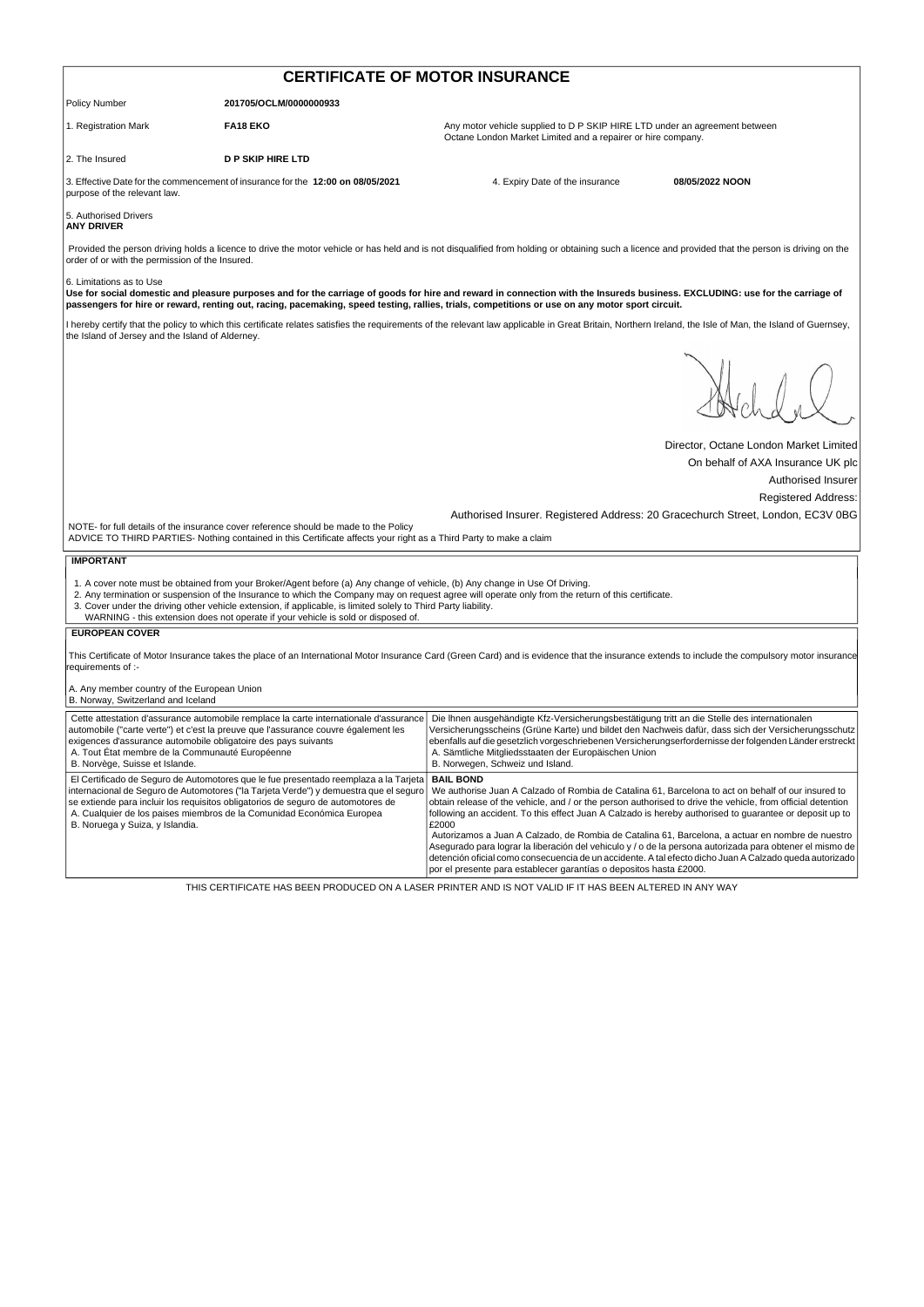| <b>CERTIFICATE OF MOTOR INSURANCE</b>                                                                                                               |                                                                                                                                                                                                                                                                                                                                            |                                                                                                                                                                                                                                                                                                                                                                                                                                                               |                                        |  |
|-----------------------------------------------------------------------------------------------------------------------------------------------------|--------------------------------------------------------------------------------------------------------------------------------------------------------------------------------------------------------------------------------------------------------------------------------------------------------------------------------------------|---------------------------------------------------------------------------------------------------------------------------------------------------------------------------------------------------------------------------------------------------------------------------------------------------------------------------------------------------------------------------------------------------------------------------------------------------------------|----------------------------------------|--|
| <b>Policy Number</b>                                                                                                                                | 201705/OCLM/0000000933                                                                                                                                                                                                                                                                                                                     |                                                                                                                                                                                                                                                                                                                                                                                                                                                               |                                        |  |
| 1. Registration Mark                                                                                                                                | <b>FL19 KKH</b>                                                                                                                                                                                                                                                                                                                            | Any motor vehicle supplied to D P SKIP HIRE LTD under an agreement between<br>Octane London Market Limited and a repairer or hire company.                                                                                                                                                                                                                                                                                                                    |                                        |  |
| 2. The Insured                                                                                                                                      | <b>D P SKIP HIRE LTD</b>                                                                                                                                                                                                                                                                                                                   |                                                                                                                                                                                                                                                                                                                                                                                                                                                               |                                        |  |
| purpose of the relevant law.                                                                                                                        | 3. Effective Date for the commencement of insurance for the 12:00 on 08/05/2021                                                                                                                                                                                                                                                            | 4. Expiry Date of the insurance                                                                                                                                                                                                                                                                                                                                                                                                                               | 08/05/2022 NOON                        |  |
| 5. Authorised Drivers<br><b>ANY DRIVER</b>                                                                                                          |                                                                                                                                                                                                                                                                                                                                            |                                                                                                                                                                                                                                                                                                                                                                                                                                                               |                                        |  |
| order of or with the permission of the Insured.                                                                                                     |                                                                                                                                                                                                                                                                                                                                            | Provided the person driving holds a licence to drive the motor vehicle or has held and is not disqualified from holding or obtaining such a licence and provided that the person is driving on the                                                                                                                                                                                                                                                            |                                        |  |
| 6. Limitations as to Use                                                                                                                            |                                                                                                                                                                                                                                                                                                                                            | Use for social domestic and pleasure purposes and for the carriage of goods for hire and reward in connection with the Insureds business. EXCLUDING: use for the carriage of<br>passengers for hire or reward, renting out, racing, pacemaking, speed testing, rallies, trials, competitions or use on any motor sport circuit.                                                                                                                               |                                        |  |
| the Island of Jersey and the Island of Alderney.                                                                                                    |                                                                                                                                                                                                                                                                                                                                            | I hereby certify that the policy to which this certificate relates satisfies the requirements of the relevant law applicable in Great Britain, Northern Ireland, the Isle of Man, the Island of Guernsey,                                                                                                                                                                                                                                                     |                                        |  |
|                                                                                                                                                     |                                                                                                                                                                                                                                                                                                                                            |                                                                                                                                                                                                                                                                                                                                                                                                                                                               |                                        |  |
|                                                                                                                                                     |                                                                                                                                                                                                                                                                                                                                            |                                                                                                                                                                                                                                                                                                                                                                                                                                                               | Director, Octane London Market Limited |  |
|                                                                                                                                                     |                                                                                                                                                                                                                                                                                                                                            |                                                                                                                                                                                                                                                                                                                                                                                                                                                               | On behalf of AXA Insurance UK plc      |  |
|                                                                                                                                                     |                                                                                                                                                                                                                                                                                                                                            |                                                                                                                                                                                                                                                                                                                                                                                                                                                               | Authorised Insurer                     |  |
|                                                                                                                                                     |                                                                                                                                                                                                                                                                                                                                            |                                                                                                                                                                                                                                                                                                                                                                                                                                                               | <b>Registered Address:</b>             |  |
|                                                                                                                                                     | NOTE- for full details of the insurance cover reference should be made to the Policy<br>ADVICE TO THIRD PARTIES- Nothing contained in this Certificate affects your right as a Third Party to make a claim                                                                                                                                 | Authorised Insurer. Registered Address: 20 Gracechurch Street, London, EC3V 0BG                                                                                                                                                                                                                                                                                                                                                                               |                                        |  |
| <b>IMPORTANT</b>                                                                                                                                    |                                                                                                                                                                                                                                                                                                                                            |                                                                                                                                                                                                                                                                                                                                                                                                                                                               |                                        |  |
|                                                                                                                                                     | 1. A cover note must be obtained from your Broker/Agent before (a) Any change of vehicle, (b) Any change in Use Of Driving.<br>3. Cover under the driving other vehicle extension, if applicable, is limited solely to Third Party liability.<br>WARNING - this extension does not operate if your vehicle is sold or disposed of.         | 2. Any termination or suspension of the Insurance to which the Company may on request agree will operate only from the return of this certificate.                                                                                                                                                                                                                                                                                                            |                                        |  |
| <b>EUROPEAN COVER</b>                                                                                                                               |                                                                                                                                                                                                                                                                                                                                            |                                                                                                                                                                                                                                                                                                                                                                                                                                                               |                                        |  |
| requirements of :-                                                                                                                                  |                                                                                                                                                                                                                                                                                                                                            | This Certificate of Motor Insurance takes the place of an International Motor Insurance Card (Green Card) and is evidence that the insurance extends to include the compulsory motor insurance                                                                                                                                                                                                                                                                |                                        |  |
| A. Any member country of the European Union<br>B. Norway, Switzerland and Iceland                                                                   |                                                                                                                                                                                                                                                                                                                                            |                                                                                                                                                                                                                                                                                                                                                                                                                                                               |                                        |  |
| exigences d'assurance automobile obligatoire des pays suivants<br>A. Tout État membre de la Communauté Européenne<br>B. Norvège, Suisse et Islande. | Cette attestation d'assurance automobile remplace la carte internationale d'assurance<br>automobile ("carte verte") et c'est la preuve que l'assurance couvre également les                                                                                                                                                                | Die Ihnen ausgehändigte Kfz-Versicherungsbestätigung tritt an die Stelle des internationalen<br>Versicherungsscheins (Grüne Karte) und bildet den Nachweis dafür, dass sich der Versicherungsschutz<br>ebenfalls auf die gesetzlich vorgeschriebenen Versicherungserfordernisse der folgenden Länder erstreckt<br>A. Sämtliche Mitgliedsstaaten der Europäischen Union<br>B. Norwegen, Schweiz und Island.                                                    |                                        |  |
| B. Noruega y Suiza, y Islandia.                                                                                                                     | El Certificado de Seguro de Automotores que le fue presentado reemplaza a la Tarjeta<br>internacional de Seguro de Automotores ("la Tarjeta Verde") y demuestra que el seguro<br>se extiende para incluir los requisitos obligatorios de seguro de automotores de<br>A. Cualquier de los paises miembros de la Comunidad Económica Europea | <b>BAIL BOND</b><br>We authorise Juan A Calzado of Rombia de Catalina 61, Barcelona to act on behalf of our insured to<br>obtain release of the vehicle, and / or the person authorised to drive the vehicle, from official detention<br>following an accident. To this effect Juan A Calzado is hereby authorised to guarantee or deposit up to<br>£2000<br>Autorizamos a Juan A Calzado, de Rombia de Catalina 61, Barcelona, a actuar en nombre de nuestro |                                        |  |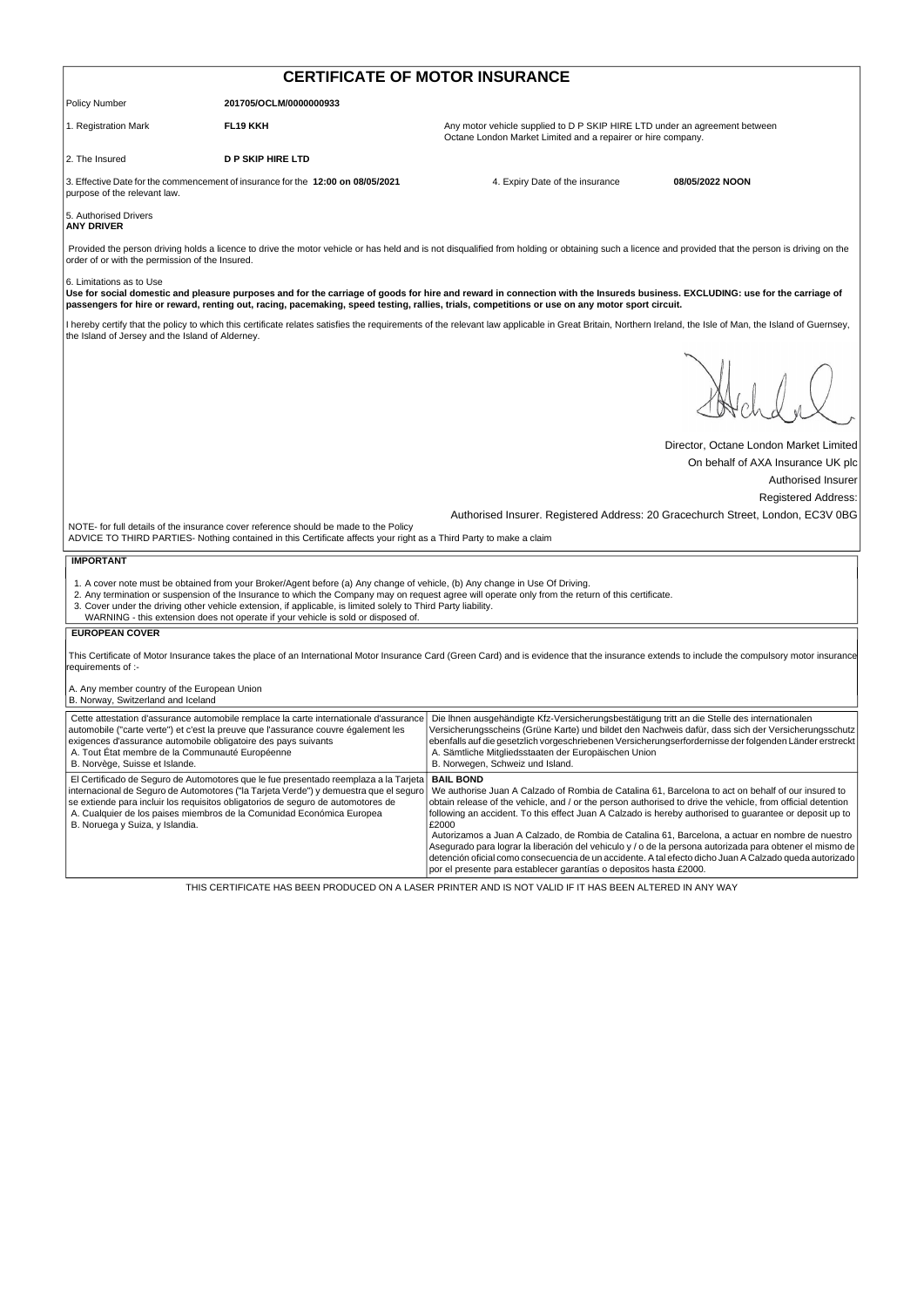| <b>CERTIFICATE OF MOTOR INSURANCE</b>                                                                                                               |                                                                                                                                                                                                                                                                                                                                            |                                                                                                                                                                                                                                                                                                                                                                                                                                                               |                                                  |  |
|-----------------------------------------------------------------------------------------------------------------------------------------------------|--------------------------------------------------------------------------------------------------------------------------------------------------------------------------------------------------------------------------------------------------------------------------------------------------------------------------------------------|---------------------------------------------------------------------------------------------------------------------------------------------------------------------------------------------------------------------------------------------------------------------------------------------------------------------------------------------------------------------------------------------------------------------------------------------------------------|--------------------------------------------------|--|
| <b>Policy Number</b>                                                                                                                                | 201705/OCLM/0000000933                                                                                                                                                                                                                                                                                                                     |                                                                                                                                                                                                                                                                                                                                                                                                                                                               |                                                  |  |
| 1. Registration Mark                                                                                                                                | FN20 XGC                                                                                                                                                                                                                                                                                                                                   | Any motor vehicle supplied to D P SKIP HIRE LTD under an agreement between<br>Octane London Market Limited and a repairer or hire company.                                                                                                                                                                                                                                                                                                                    |                                                  |  |
| 2. The Insured                                                                                                                                      | <b>D P SKIP HIRE LTD</b>                                                                                                                                                                                                                                                                                                                   |                                                                                                                                                                                                                                                                                                                                                                                                                                                               |                                                  |  |
| purpose of the relevant law.                                                                                                                        | 3. Effective Date for the commencement of insurance for the 12:00 on 08/05/2021                                                                                                                                                                                                                                                            | 4. Expiry Date of the insurance                                                                                                                                                                                                                                                                                                                                                                                                                               | 08/05/2022 NOON                                  |  |
| 5. Authorised Drivers<br><b>ANY DRIVER</b>                                                                                                          |                                                                                                                                                                                                                                                                                                                                            |                                                                                                                                                                                                                                                                                                                                                                                                                                                               |                                                  |  |
| order of or with the permission of the Insured.                                                                                                     |                                                                                                                                                                                                                                                                                                                                            | Provided the person driving holds a licence to drive the motor vehicle or has held and is not disqualified from holding or obtaining such a licence and provided that the person is driving on the                                                                                                                                                                                                                                                            |                                                  |  |
| 6. Limitations as to Use                                                                                                                            |                                                                                                                                                                                                                                                                                                                                            | Use for social domestic and pleasure purposes and for the carriage of goods for hire and reward in connection with the Insureds business. EXCLUDING: use for the carriage of<br>passengers for hire or reward, renting out, racing, pacemaking, speed testing, rallies, trials, competitions or use on any motor sport circuit.                                                                                                                               |                                                  |  |
| the Island of Jersey and the Island of Alderney.                                                                                                    |                                                                                                                                                                                                                                                                                                                                            | I hereby certify that the policy to which this certificate relates satisfies the requirements of the relevant law applicable in Great Britain, Northern Ireland, the Isle of Man, the Island of Guernsey,                                                                                                                                                                                                                                                     |                                                  |  |
|                                                                                                                                                     |                                                                                                                                                                                                                                                                                                                                            |                                                                                                                                                                                                                                                                                                                                                                                                                                                               |                                                  |  |
|                                                                                                                                                     |                                                                                                                                                                                                                                                                                                                                            |                                                                                                                                                                                                                                                                                                                                                                                                                                                               | Director, Octane London Market Limited           |  |
|                                                                                                                                                     |                                                                                                                                                                                                                                                                                                                                            |                                                                                                                                                                                                                                                                                                                                                                                                                                                               | On behalf of AXA Insurance UK plc                |  |
|                                                                                                                                                     |                                                                                                                                                                                                                                                                                                                                            |                                                                                                                                                                                                                                                                                                                                                                                                                                                               | Authorised Insurer<br><b>Registered Address:</b> |  |
|                                                                                                                                                     |                                                                                                                                                                                                                                                                                                                                            | Authorised Insurer. Registered Address: 20 Gracechurch Street, London, EC3V 0BG                                                                                                                                                                                                                                                                                                                                                                               |                                                  |  |
|                                                                                                                                                     | NOTE- for full details of the insurance cover reference should be made to the Policy<br>ADVICE TO THIRD PARTIES- Nothing contained in this Certificate affects your right as a Third Party to make a claim                                                                                                                                 |                                                                                                                                                                                                                                                                                                                                                                                                                                                               |                                                  |  |
| <b>IMPORTANT</b>                                                                                                                                    |                                                                                                                                                                                                                                                                                                                                            |                                                                                                                                                                                                                                                                                                                                                                                                                                                               |                                                  |  |
|                                                                                                                                                     | 1. A cover note must be obtained from your Broker/Agent before (a) Any change of vehicle, (b) Any change in Use Of Driving.<br>3. Cover under the driving other vehicle extension, if applicable, is limited solely to Third Party liability.<br>WARNING - this extension does not operate if your vehicle is sold or disposed of.         | 2. Any termination or suspension of the Insurance to which the Company may on request agree will operate only from the return of this certificate.                                                                                                                                                                                                                                                                                                            |                                                  |  |
| <b>EUROPEAN COVER</b>                                                                                                                               |                                                                                                                                                                                                                                                                                                                                            |                                                                                                                                                                                                                                                                                                                                                                                                                                                               |                                                  |  |
| requirements of :-                                                                                                                                  |                                                                                                                                                                                                                                                                                                                                            | This Certificate of Motor Insurance takes the place of an International Motor Insurance Card (Green Card) and is evidence that the insurance extends to include the compulsory motor insurance                                                                                                                                                                                                                                                                |                                                  |  |
| A. Any member country of the European Union<br>B. Norway, Switzerland and Iceland                                                                   |                                                                                                                                                                                                                                                                                                                                            |                                                                                                                                                                                                                                                                                                                                                                                                                                                               |                                                  |  |
| exigences d'assurance automobile obligatoire des pays suivants<br>A. Tout État membre de la Communauté Européenne<br>B. Norvège, Suisse et Islande. | Cette attestation d'assurance automobile remplace la carte internationale d'assurance<br>automobile ("carte verte") et c'est la preuve que l'assurance couvre également les                                                                                                                                                                | Die Ihnen ausgehändigte Kfz-Versicherungsbestätigung tritt an die Stelle des internationalen<br>Versicherungsscheins (Grüne Karte) und bildet den Nachweis dafür, dass sich der Versicherungsschutz<br>ebenfalls auf die gesetzlich vorgeschriebenen Versicherungserfordernisse der folgenden Länder erstreckt<br>A. Sämtliche Mitgliedsstaaten der Europäischen Union<br>B. Norwegen, Schweiz und Island.                                                    |                                                  |  |
| B. Noruega y Suiza, y Islandia.                                                                                                                     | El Certificado de Seguro de Automotores que le fue presentado reemplaza a la Tarjeta<br>internacional de Seguro de Automotores ("la Tarjeta Verde") y demuestra que el seguro<br>se extiende para incluir los requisitos obligatorios de seguro de automotores de<br>A. Cualquier de los paises miembros de la Comunidad Económica Europea | <b>BAIL BOND</b><br>We authorise Juan A Calzado of Rombia de Catalina 61, Barcelona to act on behalf of our insured to<br>obtain release of the vehicle, and / or the person authorised to drive the vehicle, from official detention<br>following an accident. To this effect Juan A Calzado is hereby authorised to quarantee or deposit up to<br>£2000<br>Autorizamos a Juan A Calzado, de Rombia de Catalina 61, Barcelona, a actuar en nombre de nuestro |                                                  |  |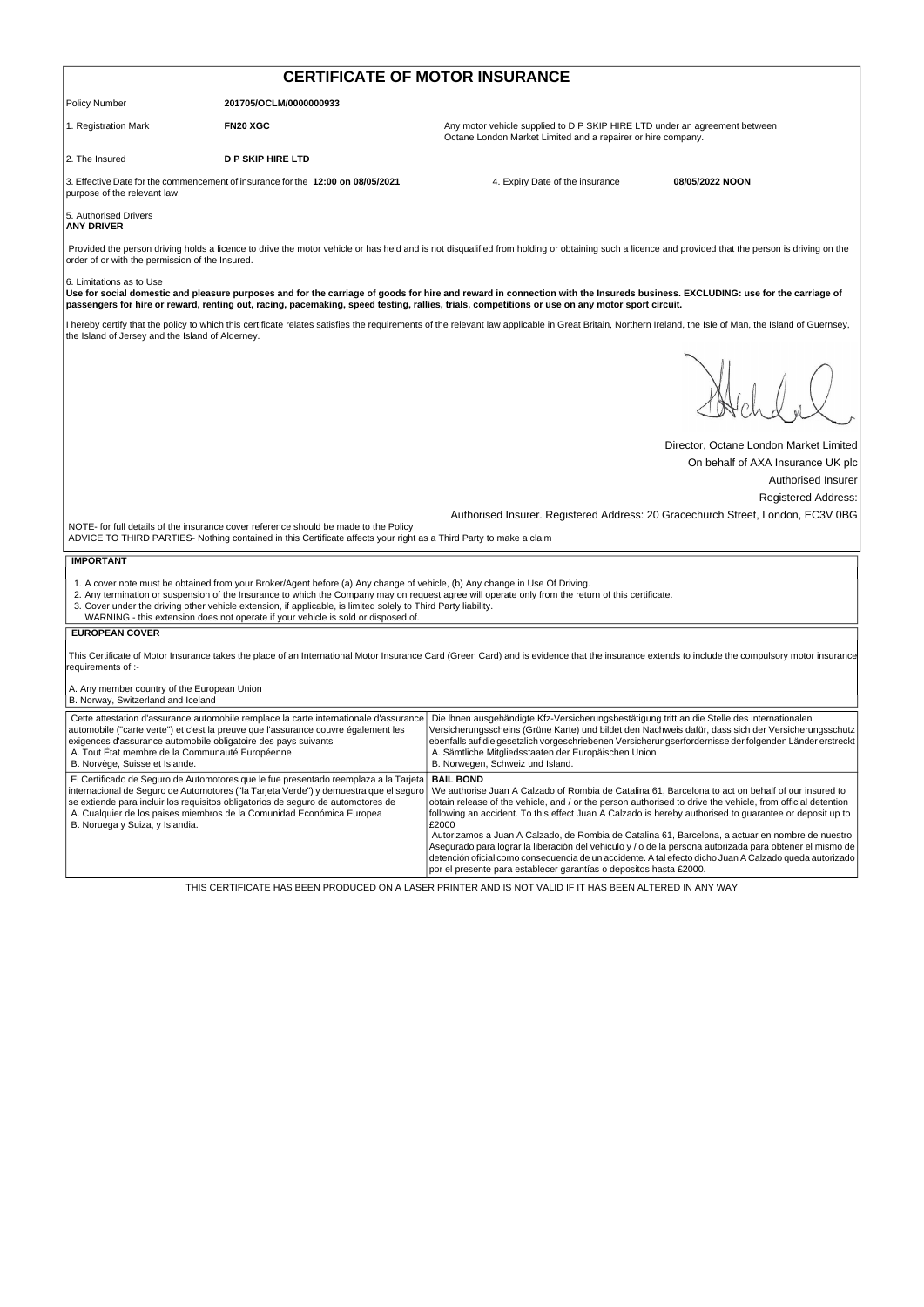| <b>CERTIFICATE OF MOTOR INSURANCE</b>                                                                                                               |                                                                                                                                                                                                                                                                                                                                            |                                                                                                                                                                                                                                                                                                                                                                                                                                                               |                                        |  |
|-----------------------------------------------------------------------------------------------------------------------------------------------------|--------------------------------------------------------------------------------------------------------------------------------------------------------------------------------------------------------------------------------------------------------------------------------------------------------------------------------------------|---------------------------------------------------------------------------------------------------------------------------------------------------------------------------------------------------------------------------------------------------------------------------------------------------------------------------------------------------------------------------------------------------------------------------------------------------------------|----------------------------------------|--|
| Policy Number                                                                                                                                       | 201705/OCLM/0000000933                                                                                                                                                                                                                                                                                                                     |                                                                                                                                                                                                                                                                                                                                                                                                                                                               |                                        |  |
| 1. Registration Mark                                                                                                                                | FN69 WXU                                                                                                                                                                                                                                                                                                                                   | Any motor vehicle supplied to D P SKIP HIRE LTD under an agreement between<br>Octane London Market Limited and a repairer or hire company.                                                                                                                                                                                                                                                                                                                    |                                        |  |
| 2. The Insured                                                                                                                                      | <b>D P SKIP HIRE LTD</b>                                                                                                                                                                                                                                                                                                                   |                                                                                                                                                                                                                                                                                                                                                                                                                                                               |                                        |  |
| purpose of the relevant law.                                                                                                                        | 3. Effective Date for the commencement of insurance for the 12:00 on 08/05/2021                                                                                                                                                                                                                                                            | 4. Expiry Date of the insurance                                                                                                                                                                                                                                                                                                                                                                                                                               | 08/05/2022 NOON                        |  |
| 5. Authorised Drivers<br><b>ANY DRIVER</b>                                                                                                          |                                                                                                                                                                                                                                                                                                                                            |                                                                                                                                                                                                                                                                                                                                                                                                                                                               |                                        |  |
| order of or with the permission of the Insured.                                                                                                     |                                                                                                                                                                                                                                                                                                                                            | Provided the person driving holds a licence to drive the motor vehicle or has held and is not disqualified from holding or obtaining such a licence and provided that the person is driving on the                                                                                                                                                                                                                                                            |                                        |  |
| 6. Limitations as to Use                                                                                                                            |                                                                                                                                                                                                                                                                                                                                            | Use for social domestic and pleasure purposes and for the carriage of goods for hire and reward in connection with the Insureds business. EXCLUDING: use for the carriage of<br>passengers for hire or reward, renting out, racing, pacemaking, speed testing, rallies, trials, competitions or use on any motor sport circuit.                                                                                                                               |                                        |  |
| the Island of Jersey and the Island of Alderney.                                                                                                    |                                                                                                                                                                                                                                                                                                                                            | I hereby certify that the policy to which this certificate relates satisfies the requirements of the relevant law applicable in Great Britain, Northern Ireland, the Isle of Man, the Island of Guernsey,                                                                                                                                                                                                                                                     |                                        |  |
|                                                                                                                                                     |                                                                                                                                                                                                                                                                                                                                            |                                                                                                                                                                                                                                                                                                                                                                                                                                                               |                                        |  |
|                                                                                                                                                     |                                                                                                                                                                                                                                                                                                                                            |                                                                                                                                                                                                                                                                                                                                                                                                                                                               | Director, Octane London Market Limited |  |
|                                                                                                                                                     |                                                                                                                                                                                                                                                                                                                                            |                                                                                                                                                                                                                                                                                                                                                                                                                                                               | On behalf of AXA Insurance UK plc      |  |
|                                                                                                                                                     |                                                                                                                                                                                                                                                                                                                                            |                                                                                                                                                                                                                                                                                                                                                                                                                                                               | Authorised Insurer                     |  |
|                                                                                                                                                     |                                                                                                                                                                                                                                                                                                                                            | Authorised Insurer. Registered Address: 20 Gracechurch Street, London, EC3V 0BG                                                                                                                                                                                                                                                                                                                                                                               | <b>Registered Address:</b>             |  |
|                                                                                                                                                     | NOTE- for full details of the insurance cover reference should be made to the Policy<br>ADVICE TO THIRD PARTIES- Nothing contained in this Certificate affects your right as a Third Party to make a claim                                                                                                                                 |                                                                                                                                                                                                                                                                                                                                                                                                                                                               |                                        |  |
| <b>IMPORTANT</b>                                                                                                                                    |                                                                                                                                                                                                                                                                                                                                            |                                                                                                                                                                                                                                                                                                                                                                                                                                                               |                                        |  |
|                                                                                                                                                     | 1. A cover note must be obtained from your Broker/Agent before (a) Any change of vehicle, (b) Any change in Use Of Driving.<br>3. Cover under the driving other vehicle extension, if applicable, is limited solely to Third Party liability.<br>WARNING - this extension does not operate if your vehicle is sold or disposed of.         | 2. Any termination or suspension of the Insurance to which the Company may on request agree will operate only from the return of this certificate.                                                                                                                                                                                                                                                                                                            |                                        |  |
| <b>EUROPEAN COVER</b>                                                                                                                               |                                                                                                                                                                                                                                                                                                                                            |                                                                                                                                                                                                                                                                                                                                                                                                                                                               |                                        |  |
| equirements of :-                                                                                                                                   |                                                                                                                                                                                                                                                                                                                                            | This Certificate of Motor Insurance takes the place of an International Motor Insurance Card (Green Card) and is evidence that the insurance extends to include the compulsory motor insurance                                                                                                                                                                                                                                                                |                                        |  |
| A. Any member country of the European Union<br>B. Norway, Switzerland and Iceland                                                                   |                                                                                                                                                                                                                                                                                                                                            |                                                                                                                                                                                                                                                                                                                                                                                                                                                               |                                        |  |
| exigences d'assurance automobile obligatoire des pays suivants<br>A. Tout État membre de la Communauté Européenne<br>B. Norvège, Suisse et Islande. | Cette attestation d'assurance automobile remplace la carte internationale d'assurance<br>automobile ("carte verte") et c'est la preuve que l'assurance couvre également les                                                                                                                                                                | Die Ihnen ausgehändigte Kfz-Versicherungsbestätigung tritt an die Stelle des internationalen<br>Versicherungsscheins (Grüne Karte) und bildet den Nachweis dafür, dass sich der Versicherungsschutz<br>ebenfalls auf die gesetzlich vorgeschriebenen Versicherungserfordernisse der folgenden Länder erstreckt<br>A. Sämtliche Mitgliedsstaaten der Europäischen Union<br>B. Norwegen, Schweiz und Island.                                                    |                                        |  |
| B. Noruega y Suiza, y Islandia.                                                                                                                     | El Certificado de Seguro de Automotores que le fue presentado reemplaza a la Tarjeta<br>internacional de Seguro de Automotores ("la Tarjeta Verde") y demuestra que el seguro<br>se extiende para incluir los requisitos obligatorios de seguro de automotores de<br>A. Cualquier de los paises miembros de la Comunidad Económica Europea | <b>BAIL BOND</b><br>We authorise Juan A Calzado of Rombia de Catalina 61, Barcelona to act on behalf of our insured to<br>obtain release of the vehicle, and / or the person authorised to drive the vehicle, from official detention<br>following an accident. To this effect Juan A Calzado is hereby authorised to quarantee or deposit up to<br>£2000<br>Autorizamos a Juan A Calzado, de Rombia de Catalina 61, Barcelona, a actuar en nombre de nuestro |                                        |  |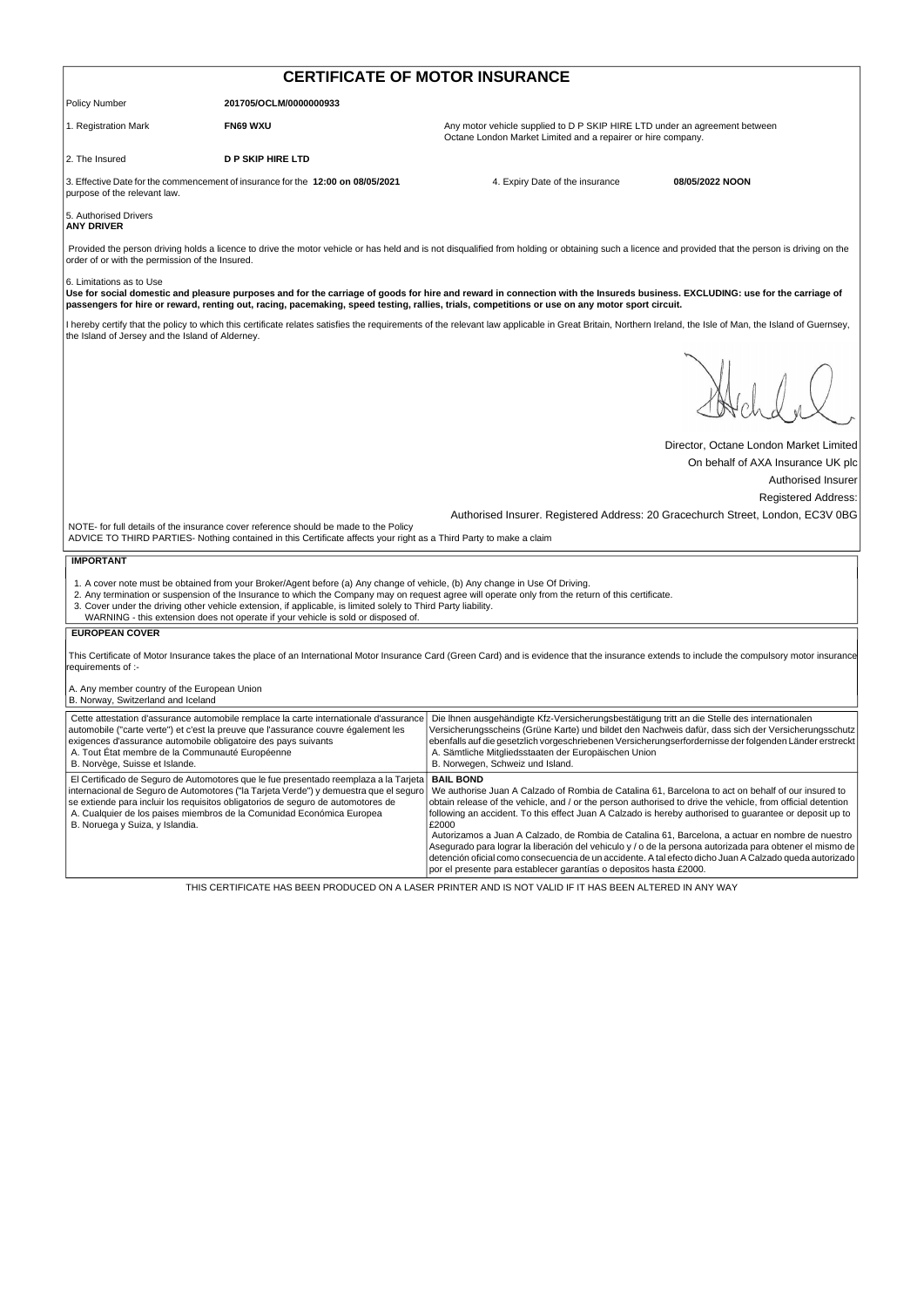| <b>CERTIFICATE OF MOTOR INSURANCE</b>                                                                                                                                                                                                                                                                                                                                                                                                                                                    |                                                                                                                                                                                                                                                                                                                                            |                                                                                                                                                                                                                                                                                                                                                                                                            |                                        |  |  |
|------------------------------------------------------------------------------------------------------------------------------------------------------------------------------------------------------------------------------------------------------------------------------------------------------------------------------------------------------------------------------------------------------------------------------------------------------------------------------------------|--------------------------------------------------------------------------------------------------------------------------------------------------------------------------------------------------------------------------------------------------------------------------------------------------------------------------------------------|------------------------------------------------------------------------------------------------------------------------------------------------------------------------------------------------------------------------------------------------------------------------------------------------------------------------------------------------------------------------------------------------------------|----------------------------------------|--|--|
| <b>Policy Number</b>                                                                                                                                                                                                                                                                                                                                                                                                                                                                     | 201705/OCLM/0000000933                                                                                                                                                                                                                                                                                                                     |                                                                                                                                                                                                                                                                                                                                                                                                            |                                        |  |  |
| 1. Registration Mark                                                                                                                                                                                                                                                                                                                                                                                                                                                                     | SK <sub>11</sub> POK                                                                                                                                                                                                                                                                                                                       | Any motor vehicle supplied to D P SKIP HIRE LTD under an agreement between<br>Octane London Market Limited and a repairer or hire company.                                                                                                                                                                                                                                                                 |                                        |  |  |
| 2. The Insured                                                                                                                                                                                                                                                                                                                                                                                                                                                                           | <b>D P SKIP HIRE LTD</b>                                                                                                                                                                                                                                                                                                                   |                                                                                                                                                                                                                                                                                                                                                                                                            |                                        |  |  |
| 3. Effective Date for the commencement of insurance for the 12:00 on 08/05/2021<br>purpose of the relevant law.                                                                                                                                                                                                                                                                                                                                                                          |                                                                                                                                                                                                                                                                                                                                            | 4. Expiry Date of the insurance                                                                                                                                                                                                                                                                                                                                                                            | 08/05/2022 NOON                        |  |  |
| 5. Authorised Drivers<br><b>ANY DRIVER</b>                                                                                                                                                                                                                                                                                                                                                                                                                                               |                                                                                                                                                                                                                                                                                                                                            |                                                                                                                                                                                                                                                                                                                                                                                                            |                                        |  |  |
| Provided the person driving holds a licence to drive the motor vehicle or has held and is not disqualified from holding or obtaining such a licence and provided that the person is driving on the<br>order of or with the permission of the Insured.                                                                                                                                                                                                                                    |                                                                                                                                                                                                                                                                                                                                            |                                                                                                                                                                                                                                                                                                                                                                                                            |                                        |  |  |
| 6. Limitations as to Use<br>Use for social domestic and pleasure purposes and for the carriage of goods for hire and reward in connection with the Insureds business. EXCLUDING: use for the carriage of<br>passengers for hire or reward, renting out, racing, pacemaking, speed testing, rallies, trials, competitions or use on any motor sport circuit.                                                                                                                              |                                                                                                                                                                                                                                                                                                                                            |                                                                                                                                                                                                                                                                                                                                                                                                            |                                        |  |  |
| I hereby certify that the policy to which this certificate relates satisfies the requirements of the relevant law applicable in Great Britain, Northern Ireland, the Isle of Man, the Island of Guernsey,<br>the Island of Jersey and the Island of Alderney.                                                                                                                                                                                                                            |                                                                                                                                                                                                                                                                                                                                            |                                                                                                                                                                                                                                                                                                                                                                                                            |                                        |  |  |
|                                                                                                                                                                                                                                                                                                                                                                                                                                                                                          |                                                                                                                                                                                                                                                                                                                                            |                                                                                                                                                                                                                                                                                                                                                                                                            |                                        |  |  |
|                                                                                                                                                                                                                                                                                                                                                                                                                                                                                          |                                                                                                                                                                                                                                                                                                                                            |                                                                                                                                                                                                                                                                                                                                                                                                            | Director, Octane London Market Limited |  |  |
|                                                                                                                                                                                                                                                                                                                                                                                                                                                                                          |                                                                                                                                                                                                                                                                                                                                            |                                                                                                                                                                                                                                                                                                                                                                                                            | On behalf of AXA Insurance UK plc      |  |  |
|                                                                                                                                                                                                                                                                                                                                                                                                                                                                                          |                                                                                                                                                                                                                                                                                                                                            |                                                                                                                                                                                                                                                                                                                                                                                                            | Authorised Insurer                     |  |  |
|                                                                                                                                                                                                                                                                                                                                                                                                                                                                                          |                                                                                                                                                                                                                                                                                                                                            |                                                                                                                                                                                                                                                                                                                                                                                                            | <b>Registered Address:</b>             |  |  |
| Authorised Insurer. Registered Address: 20 Gracechurch Street, London, EC3V 0BG<br>NOTE- for full details of the insurance cover reference should be made to the Policy<br>ADVICE TO THIRD PARTIES- Nothing contained in this Certificate affects your right as a Third Party to make a claim                                                                                                                                                                                            |                                                                                                                                                                                                                                                                                                                                            |                                                                                                                                                                                                                                                                                                                                                                                                            |                                        |  |  |
| <b>IMPORTANT</b>                                                                                                                                                                                                                                                                                                                                                                                                                                                                         |                                                                                                                                                                                                                                                                                                                                            |                                                                                                                                                                                                                                                                                                                                                                                                            |                                        |  |  |
| 1. A cover note must be obtained from your Broker/Agent before (a) Any change of vehicle, (b) Any change in Use Of Driving.<br>2. Any termination or suspension of the Insurance to which the Company may on request agree will operate only from the return of this certificate.<br>3. Cover under the driving other vehicle extension, if applicable, is limited solely to Third Party liability.<br>WARNING - this extension does not operate if your vehicle is sold or disposed of. |                                                                                                                                                                                                                                                                                                                                            |                                                                                                                                                                                                                                                                                                                                                                                                            |                                        |  |  |
| <b>EUROPEAN COVER</b>                                                                                                                                                                                                                                                                                                                                                                                                                                                                    |                                                                                                                                                                                                                                                                                                                                            |                                                                                                                                                                                                                                                                                                                                                                                                            |                                        |  |  |
| This Certificate of Motor Insurance takes the place of an International Motor Insurance Card (Green Card) and is evidence that the insurance extends to include the compulsory motor insurance<br>requirements of :-                                                                                                                                                                                                                                                                     |                                                                                                                                                                                                                                                                                                                                            |                                                                                                                                                                                                                                                                                                                                                                                                            |                                        |  |  |
| A. Any member country of the European Union<br>B. Norway, Switzerland and Iceland                                                                                                                                                                                                                                                                                                                                                                                                        |                                                                                                                                                                                                                                                                                                                                            |                                                                                                                                                                                                                                                                                                                                                                                                            |                                        |  |  |
| exigences d'assurance automobile obligatoire des pays suivants<br>A. Tout État membre de la Communauté Européenne<br>B. Norvège, Suisse et Islande.                                                                                                                                                                                                                                                                                                                                      | Cette attestation d'assurance automobile remplace la carte internationale d'assurance<br>automobile ("carte verte") et c'est la preuve que l'assurance couvre également les                                                                                                                                                                | Die Ihnen ausgehändigte Kfz-Versicherungsbestätigung tritt an die Stelle des internationalen<br>Versicherungsscheins (Grüne Karte) und bildet den Nachweis dafür, dass sich der Versicherungsschutz<br>ebenfalls auf die gesetzlich vorgeschriebenen Versicherungserfordernisse der folgenden Länder erstreckt<br>A. Sämtliche Mitgliedsstaaten der Europäischen Union<br>B. Norwegen, Schweiz und Island. |                                        |  |  |
| B. Noruega y Suiza, y Islandia.                                                                                                                                                                                                                                                                                                                                                                                                                                                          | El Certificado de Seguro de Automotores que le fue presentado reemplaza a la Tarjeta<br>internacional de Seguro de Automotores ("la Tarjeta Verde") y demuestra que el seguro<br>se extiende para incluir los requisitos obligatorios de seguro de automotores de<br>A. Cualquier de los paises miembros de la Comunidad Económica Europea | <b>BAIL BOND</b><br>We authorise Juan A Calzado of Rombia de Catalina 61, Barcelona to act on behalf of our insured to<br>obtain release of the vehicle, and / or the person authorised to drive the vehicle, from official detention<br>following an accident. To this effect Juan A Calzado is hereby authorised to guarantee or deposit up to<br>£2000                                                  |                                        |  |  |
|                                                                                                                                                                                                                                                                                                                                                                                                                                                                                          |                                                                                                                                                                                                                                                                                                                                            | Autorizamos a Juan A Calzado, de Rombia de Catalina 61, Barcelona, a actuar en nombre de nuestro<br>Asegurado para lograr la liberación del vehiculo y / o de la persona autorizada para obtener el mismo de<br>detención oficial como consecuencia de un accidente. A tal efecto dicho Juan A Calzado queda autorizado<br>por el presente para establecer garantías o depositos hasta £2000.              |                                        |  |  |